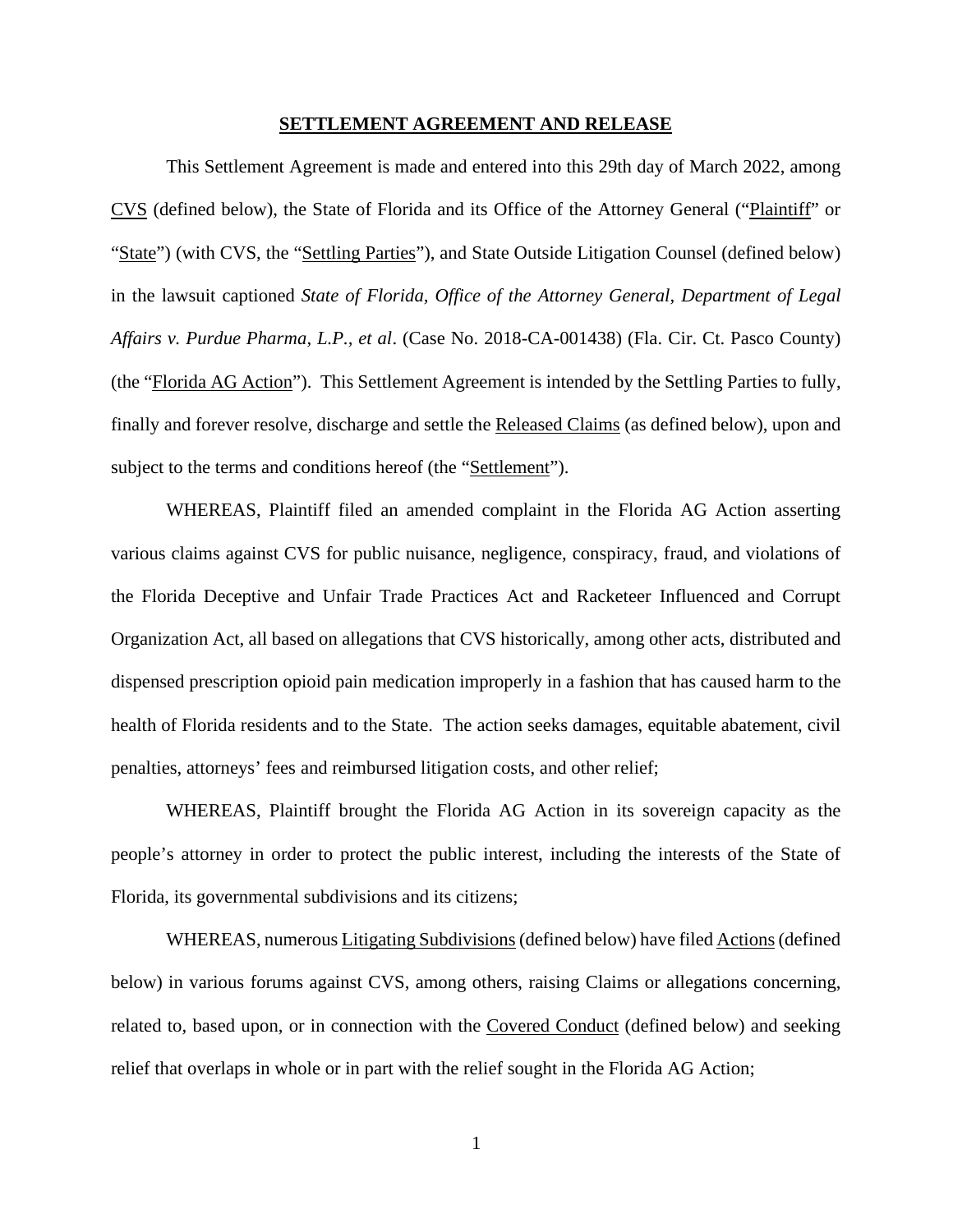WHEREAS, there are numerous **Subdivisions** (defined below) that are not Litigating Subdivisions ("Non-Litigating Subdivisions") that could seek to file additional Actions raising Claims or allegations concerning, related to, based upon, or in connection with the Covered Conduct and seeking relief that overlaps in whole or in part with the relief sought in the Florida AG Action and the Actions filed by Litigating Subdivisions;

WHEREAS, CVS (i) denies each and all of the Claims and allegations of wrongdoing made by Plaintiff in the Florida AG Action and by the Litigating Subdivisions in each of the Actions and maintains that it has meritorious defenses; (ii) denies all assertions of wrongdoing or liability against CVS arising out of any of the conduct, statements, acts or omissions alleged, or that could have been alleged, in the Florida AG Action or in other Actions already brought by Litigating Subdivisions or that could be brought by such plaintiffs or by Non-Litigating Subdivisions, and contends that the factual allegations made in the Florida AG Action and the Litigating Subdivisions' Actions relating to CVS are false and materially inaccurate; (iii) denies that Plaintiff, or any Litigating Subdivision, or any other Subdivision, or any Florida resident, was harmed by any conduct of CVS alleged in the Florida AG Action, the Litigating Subdivisions' Actions, or otherwise; (iv) denies liability, expressly denies any wrongdoing, and denies it violated any federal or state statute or common law; and (v) maintains that CVS would be able to successfully defend against Plaintiff's Claims and allegations at trial, that the facts do not support the allegations, that CVS engaged in no misconduct or unlawful activity, and caused no harm to Plaintiff or to the Litigating Subdivisions, other Subdivisions, or any Florida residents;

WHEREAS, the Parties have investigated the facts and analyzed the relevant legal issues regarding the Claims and defenses that have been or could have been asserted in the Florida AG Action and any other Actions;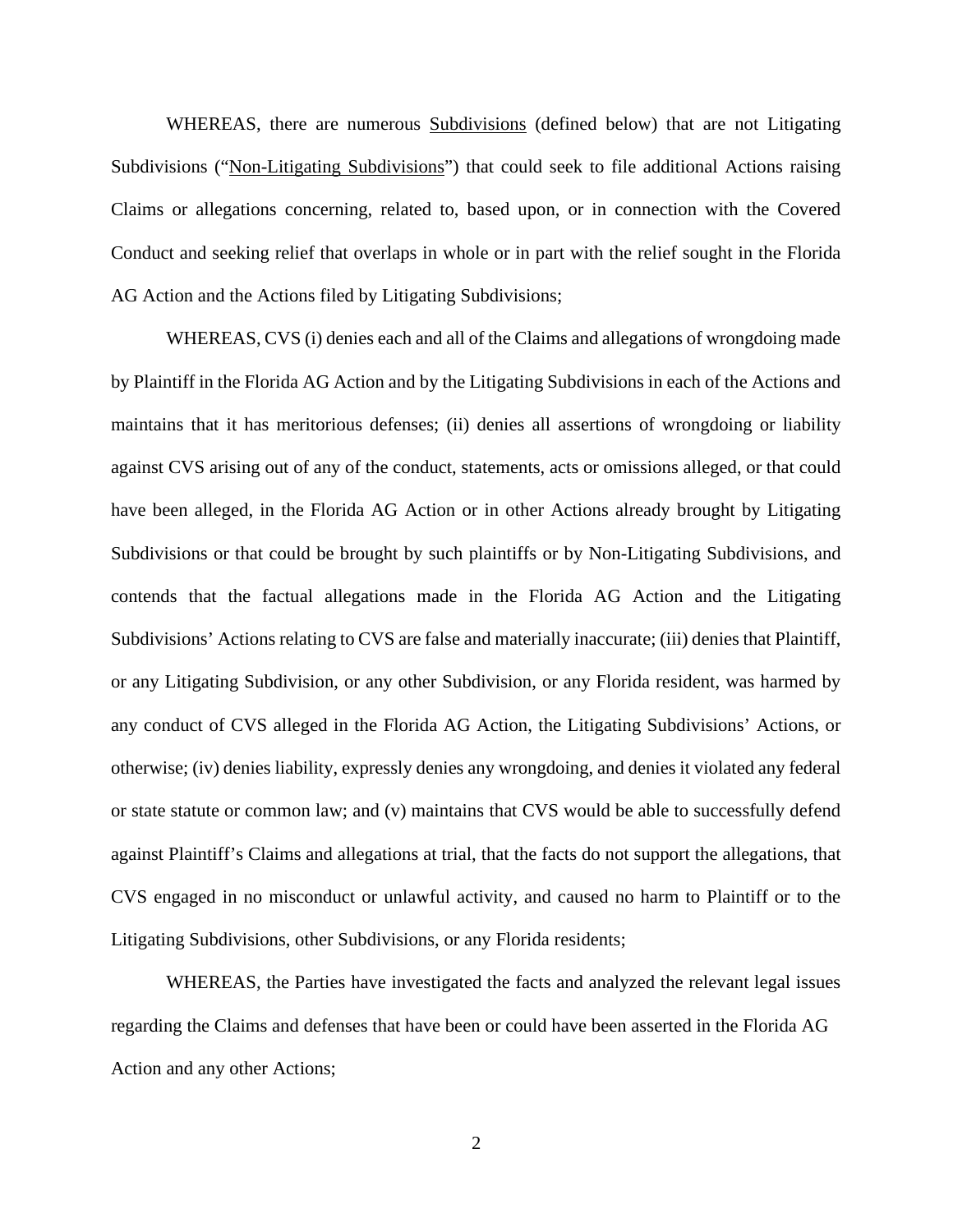WHEREAS, the Parties have each considered the costs and delays and uncertainty associated with the continued prosecution and defense of the Florida AG Action and the other Actions;

WHEREAS, the Parties believe the Settlement set forth herein avoids the uncertainties of litigation and assures that the benefits reflected herein are obtained;

WHEREAS, Plaintiff has concluded that the terms of the Settlement are fair, reasonable and adequate and in the best interest of Plaintiff and all Subdivisions and Florida citizens and residents;

WHEREAS, given the unique facts and circumstances associated with the Florida AG Action, including without limitation the imminent trial date and the 2012 regulatory findings against certain CVS pharmacies in the State of Florida, the Settlement reflects a substantial premium for the State of Florida;

WHEREAS, the Settlement is predicated, as well, on the portion of CVS's total pharmacy business that was located in Florida as reflected in the ARCOS data available to the parties;

WHEREAS, in the years following the 2012 regulatory findings against certain CVS retail pharmacies in Florida, CVS has put in place innovative, comprehensive and industry-leading policies, procedures and controls relating to the dispensing of prescription opioid medications and other controlled substances. The Settlement will permit the State and CVS to continue to work in partnership to further the public health in this respect and other respects. To the extent CVS's existing practices, policies, procedures or conduct are referenced or impacted by any provision of this Settlement, any such reference or impact does not reflect a contention or conclusion by any Party that CVS's current conduct is in any respect improper or contrary to law;

WHEREAS, Plaintiff has determined that continuation or commencement of Actions against CVS by Litigating Subdivisions or other Subdivisions would unduly interfere with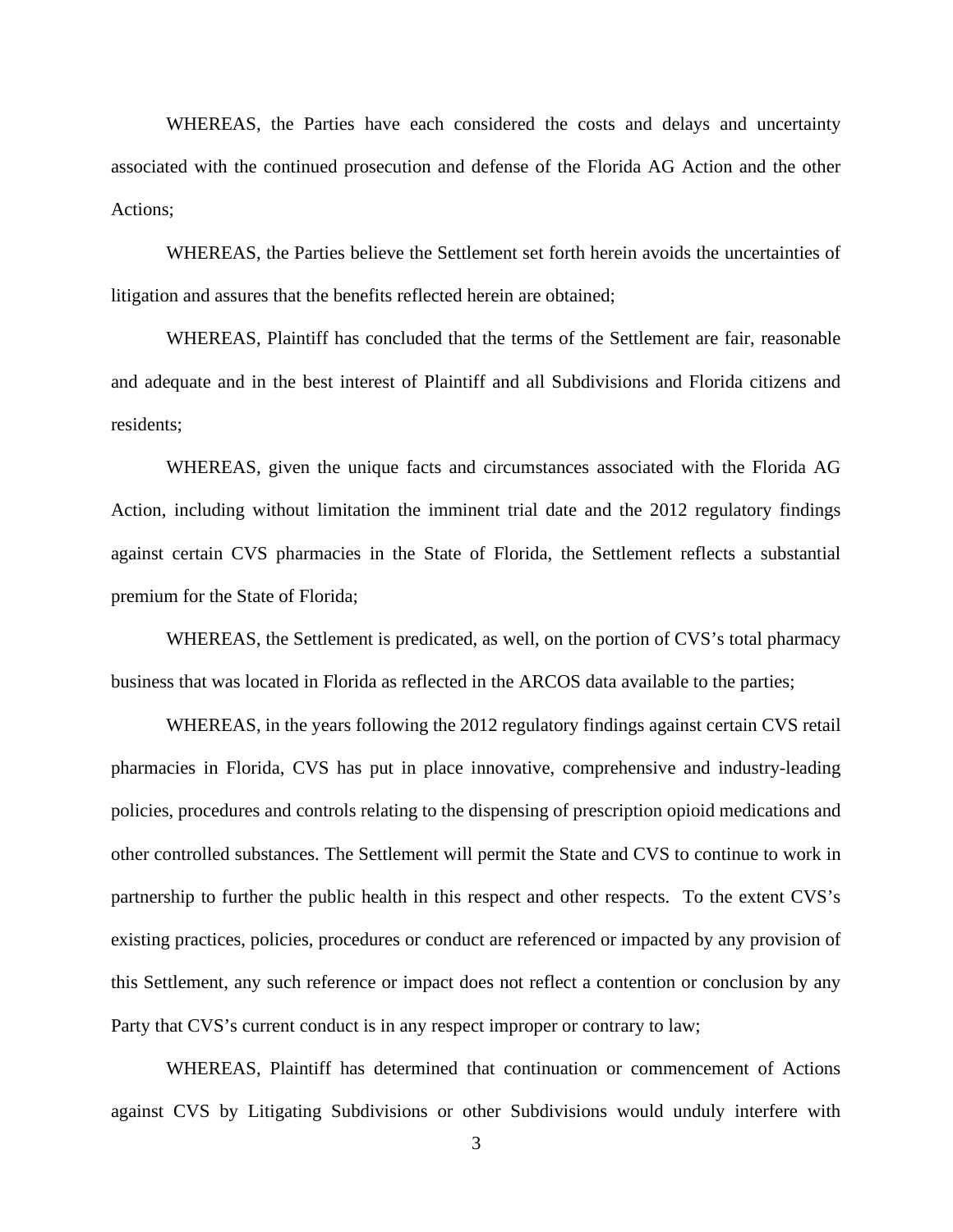Plaintiff's litigation authority to bring and resolve litigation in which the State has an interest and frustrate Plaintiff's efforts to obtain a favorable settlement;

WHEREAS, the Parties agree that neither this Agreement nor any statement made in the negotiation thereof shall be deemed or construed to be a concession as to any Claim, an admission, evidence of any violation of any statute or law, evidence of any liability or wrongdoing by CVS, or evidence of the truth of any of the Claims, allegations, denials, or defenses made in the Florida AG Action or the Litigating Subdivisions' Actions;

WHEREAS, arm's-length settlement negotiations have taken place over the course of several weeks between CVS and Plaintiff; and

WHEREAS, Plaintiff views prompt settlement on the terms enclosed herein to be in the public interest and crucial to the State of Florida and its citizens; recognizes that Subdivisions may, notwithstanding their willingness to sign on to this settlement, wish to reserve the right to challenge the Attorney General's authority to bind them in other litigation that does not arise out of or relate to the Covered Conduct; and represents that Plaintiff shall not use those Subdivisions' acceptance of the terms of this Settlement as precedent in any litigation matter that does not arise out of or relate to the Covered Conduct.

NOW, THEREFORE, IT IS HEREBY AGREED by and between Plaintiff and CVS, by and through their respective counsel, as follows:

**A. Definitions.** As used in this Agreement, the following capitalized terms have the meanings specified below.

(a) "Actions" means the Florida AG Action and any lawsuit by a Subdivision asserting any Released Claim against any Releasee.

"Agreement," "Settlement" or "Settlement Agreement" means this Settlement Agreement, together with any exhibits attached hereto, which are incorporated herein by reference.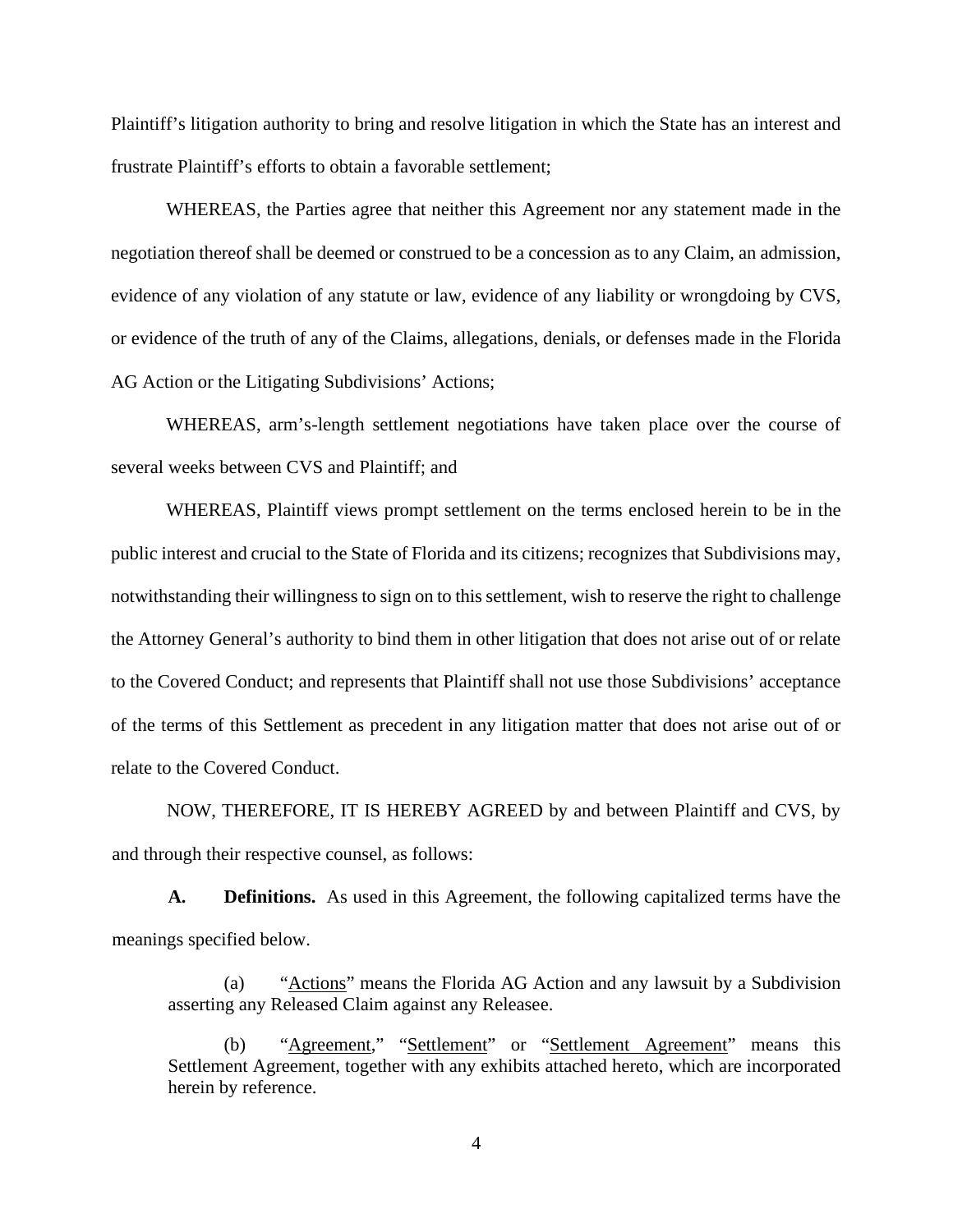(c) "Bankruptcy Code" means Title 11 of the United States Code, 11 U.S.C. § 101, et seq.

(d) "Bar" means either: (1) a law barring all Subdivisions in the State of Florida from maintaining Released Claims against Releasees (either through a direct bar or through a grant of authority to release Claims and the exercise of such authority in full) or (2) a ruling by the Florida Supreme Court (or a District Court of Appeal if a decision is not subject to further review by the Florida Supreme Court) setting forth the general principle that Subdivisions in the State of Florida may not maintain any Released Claims against Releasees, whether on the ground of this Agreement (or the release in it) or otherwise. For the avoidance of doubt, a law or ruling that is conditioned or predicated upon payment by a Releasee (apart from the payments by CVS contemplated under this Agreement) shall not constitute a Bar.

(e) "Claim" means any past, present or future cause of action, claim for relief, cross-claim or counterclaim, theory of liability, demand, derivative claim, request, assessment, charge, covenant, damage, debt, lien, loss, penalty, judgment, right, obligation, dispute, suit, contract, controversy, agreement, parens patriae claim, promise, performance, warranty, omission, or grievance of any nature whatsoever, whether legal, equitable, statutory, regulatory or administrative, whether arising under federal, state or local common law, statute, regulation, guidance, ordinance or principles of equity, whether filed or unfiled, whether asserted or unasserted, whether known or unknown, whether accrued or unaccrued, whether foreseen, unforeseen or unforeseeable, whether discovered or undiscovered, whether suspected or unsuspected, whether fixed or contingent, and whether existing or hereafter arising, in all such cases, including, but not limited to, any request for declaratory, injunctive, or equitable relief, compensatory, punitive, or statutory damages, absolute liability, strict liability, restitution, subrogation, contribution, indemnity, apportionment, disgorgement, reimbursement, attorney fees, expert fees, consultant fees, fines, penalties, expenses, costs or any other legal, equitable, civil, administrative or regulatory remedy whatsoever.

(f) "Claim-Over" means a Claim asserted by any entity that is not a Releasor against a Releasee on the basis of contribution, indemnity, or other claim-over on any theory relating to Claims arising out of or related to Covered Conduct (or conduct that would be Covered Conduct if engaged in by a Releasee) asserted by a Releasor.

(g) "Consent Judgment" means a consent decree, order, judgment, or similar action; in connection with this Agreement, the Parties have agreed to the entry of the Consent Judgment attached hereto as Exhibit H, which provides for the release set forth below and the dismissal with prejudice of any Released Claims that the State of Florida Office of the Attorney General has brought against Releasees, on the terms and conditions specified herein.

(h) "Court" means the Sixth Judicial Circuit Court in and for Pasco County, State of Florida.

(i) "Covered Conduct" means any actual or alleged act, failure to act, negligence, statement, error, omission, breach of any duty, conduct, event, transaction,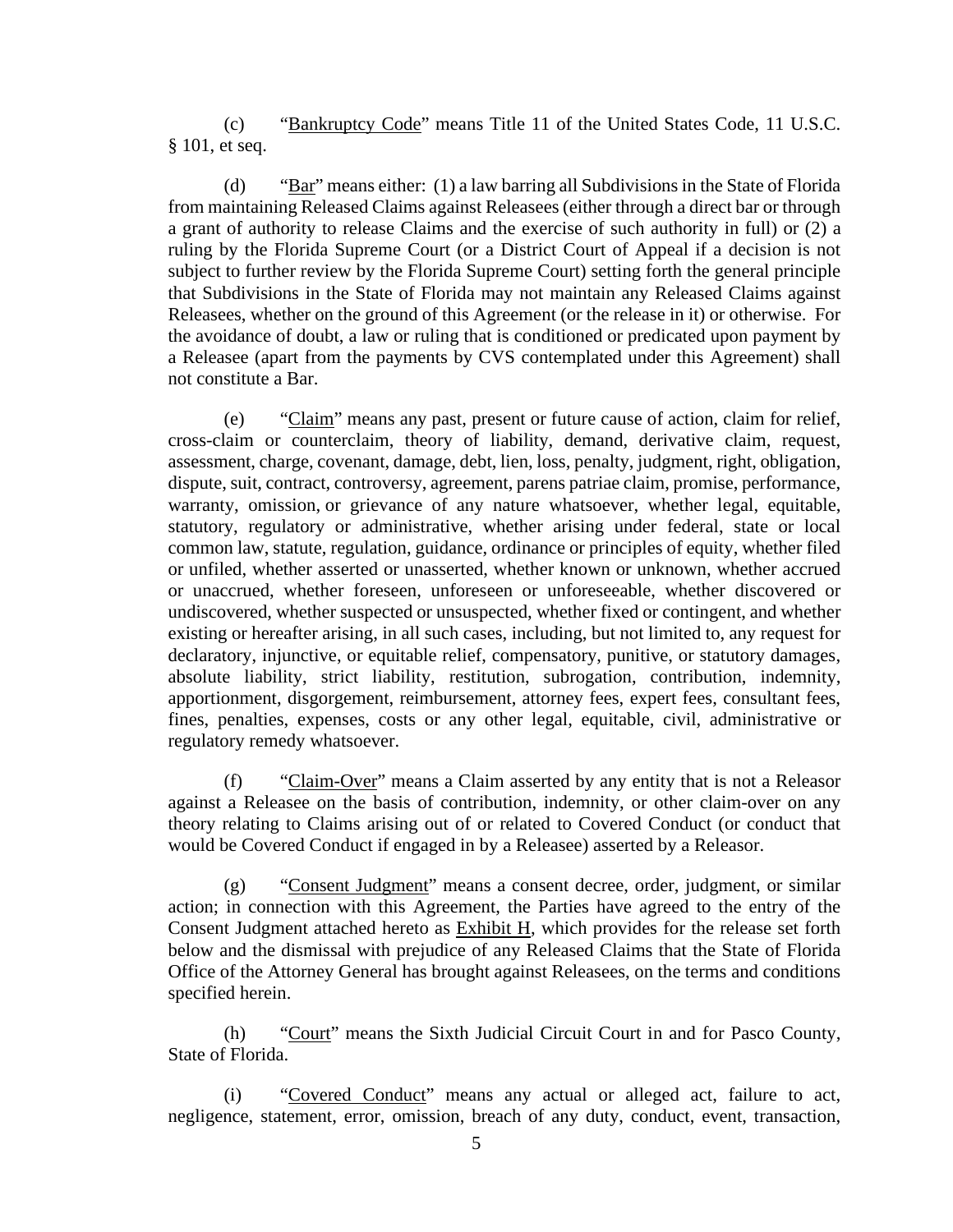agreement, misstatement, misleading statement or other activity of any kind whatsoever from the beginning of time through the Effective Date of the Release (and any past, present or future consequence of any such act, failure to act, negligence, statement, error, omission, breach of duty, conduct, event, transaction, agreement, misstatement, misleading statement or other activity) in any line of business arising from or relating in any way to any Product, including without limitation: (1) the distribution, dispensing, delivery, monitoring, reporting, supply, sale, prescribing, physical security, warehousing, coverage, purchases, reimbursement, discovery, development, manufacture, packaging, repackaging, marketing, promotion, advertising, labeling, recall, withdrawal, or use or abuse of any Product; orders, prescriptions, formularies, guidelines, payments or rebates for any Product; policies, practices and/or operating procedures, statements, contracts, commercial arrangements, insurance, claim or benefit administration, claim adjudication, plan design, data and sales thereof, and any other act or failure to act relating to, any Product; and any system, plan, policy or advocacy relating to any Product; (2) the characteristics, properties, risks or benefits of any Product; (3) the reporting, disclosure, non-reporting or non-disclosure to federal, state or other regulators of orders, prescriptions, or conduct related to any Product; (4) the purchasing, selling, acquiring, disposing of, importing, exporting, handling, processing, packaging, supplying, distributing, converting, or otherwise engaging in any activity relating to any Product; and (5) controls against diversion, corresponding responsibility, and suspicious order monitoring.

(j) "CVS" means CVS Health Corporation and CVS Pharmacy, Inc.

(k) "Effective Date of the Agreement" means 3 business days after the Initial Participation Date, provided that either a Bar exists or a mutually sufficient number of Subdivisions have become Participating Subdivisions by the Initial Participation Date. The Parties may alter the Effective Date of the Agreement by mutual written agreement.

(l) "Effective Date of the Release" means the date on which the Court enters the Consent Judgment.

(m) "Execution Date" means the date on which this Agreement is executed by the last party to do so.

(n) "Initial Participation Date" means the date by which Litigating Subdivisions must join to become initial Participating Subdivisions. The Initial Participation Date shall be 30 days after the Execution Date. The Parties may alter the Initial Participation Date by mutual written agreement.

(o) "Litigating Subdivision" means a Subdivision (or Subdivision official) that has brought any Released Claim against any Releasees on or before March 22, 2022, including, but not limited to, the agreed list of Litigating Subdivisions set forth in Exhibit A.

(p) "Litigation Costs" means attorneys' fees and investigative and litigation costs and expenses incurred in connection with Claims asserted against any Releasee in the Florida AG Action or any Litigating Subdivision's Action.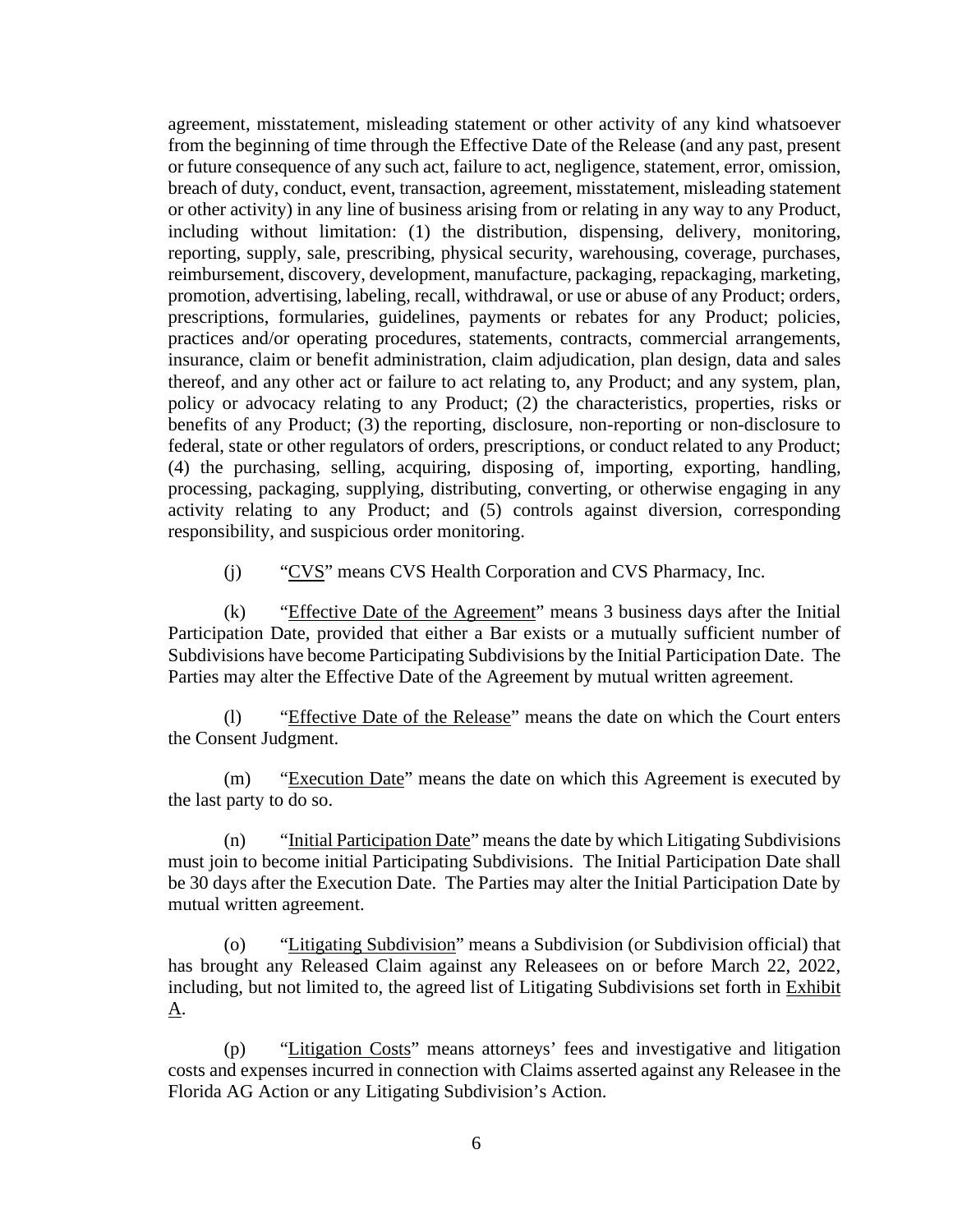(q) "Non-Joining Subdivision" means any Litigating Subdivision or Principal Subdivision that does not execute a subdivision settlement participation form attached as Exhibit D by the Post-Effective Date Sign-on Deadline.

(r) "Non-Litigating Subdivision" means a Subdivision that is not a Litigating Subdivision.

(s) "Non-Participating Subdivision" means a Subdivision that is not or is not yet a Participating Subdivision.

(t) "Opioid Remediation" means care, treatment and other programs and expenditures (including reimbursement for past such programs or expenditures, except where this Agreement restricts the use of funds solely to future Opioid Remediation) designed to (1) address the misuse and abuse of opioid products, (2) treat or mitigate opioid use or related disorders, or (3) mitigate other alleged effects of, including on those injured as a result of, the opioid epidemic. Exhibit C provides a non-exhaustive list of expenditures that qualify as being paid for Opioid Remediation. Qualifying expenditures may include reasonable related administrative expenses.<sup>1</sup> CVS denies that Opioid Remediation comprises cognizable abatement.

(u) "Participating Subdivision" means any Subdivision that executes a subdivision settlement participation form attached as Exhibit D.

(v) "Parties" and "Settling Parties" means CVS and Plaintiff, with each being a "Party" and "Settling Party."

(w) "Post-Effective Date Sign-on Deadline" means the deadline for Subdivisions to execute a subdivision settlement participation form attached as Exhibit D, which shall be 150 days after the Effective Date of the Agreement.

(x) "Principal Subdivision" means: (1) a County, regardless of population; or (2) a Subdivision that is not a County, but is a General Purpose Government entity (including a municipality, city, town, township, parish, village, borough, gore or any other entities that provide municipal-type government) with a population of more than 10,000, including, but not limited to, the agreed list of Principal Subdivisions attached hereto as Exhibit B.

(y) "Product" means any chemical substance, whether licit or illicit, whether used for medicinal or non-medicinal purposes, and whether natural, synthetic, or semisynthetic, or any finished pharmaceutical product made from or with such substance, that is: (1) an opioid or opiate, as well as any product containing any such substance; or (2) a benzodiazepine, a muscle relaxer, or gabapentin; or (3) a combination or "cocktail" of chemical substances prescribed, sold, bought or dispensed to be used together that includes opioids or opiates. "Product" shall include, but is not limited to, any substance consisting of or containing buprenorphine, codeine, fentanyl, hydrocodone, hydromorphone,

<sup>&</sup>lt;sup>1</sup> Opioid Remediation includes amounts paid to satisfy any future demand by another governmental entity to make a required reimbursement in connection with the past care and treatment of a person.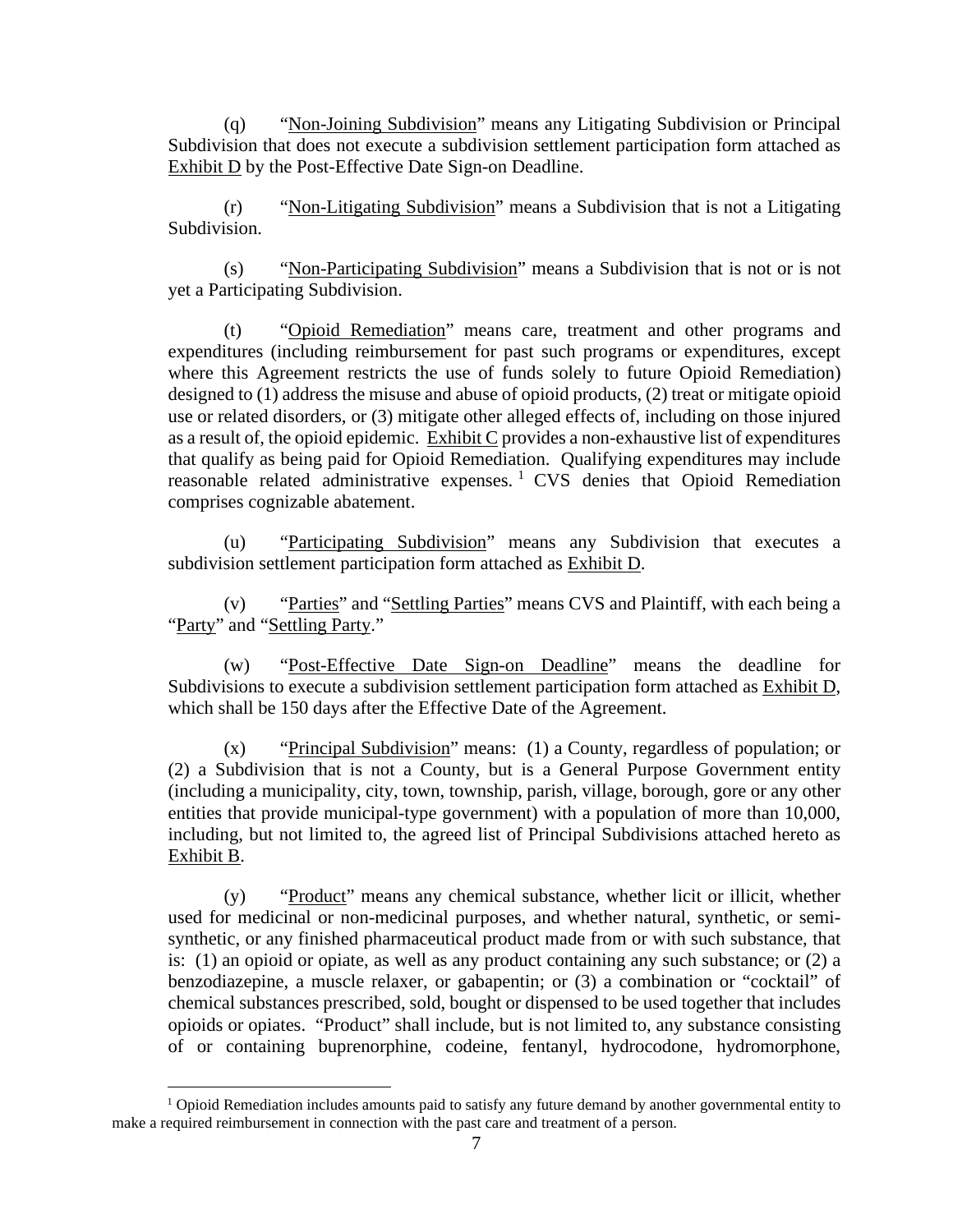meperidine, methadone, morphine, oxycodone, oxymorphone, tapentadol, tramadol, opium, heroin, carfentanil, diazepam, estazolam, quazepam, alprazolam, clonazepam, oxazepam, flurazepam, triozolam, temazepam, midazolam, chlordiazepoxide, clobazam, clorazepate, flurazepam, lorazepam, temazepam, carisoprodol, cyclobenzaprine, orphenadrine, tizanidine, gabapentin, or any variant of these substances or any similar substance. Notwithstanding the foregoing, nothing in this definition prohibits a Releasor from taking administrative or regulatory action related to a benzodiazepine (including, but not limited to, diazepam, estazolam, quazepam, alprazolam, clonazepam, oxazepam, flurazepam, triozolam, temazepam, and midazolam), carisoprodol, or gabapentin that is wholly independent from the use of such drugs in combination with opioids, *provided* such action does not seek money (including abatement and/or remediation) for conduct prior to the Execution Date.

(z) "Qualified Settlement Fund" means the Florida Qualified Settlement Fund contemplated by this Agreement, into which all payments by CVS shall be made and which shall be established under the authority and jurisdiction of the Court and which shall be a "qualified settlement fund" within the meaning of 26 C.F.R. § 1.468B-1.

(aa) "Qualified Settlement Fund Administrator" means the Administrator appointed to administer the Qualified Settlement Fund under the authority and jurisdiction of the Court. The duties of the Qualified Settlement Fund Administrator shall be governed by this Agreement. The identity of the Qualified Settlement Fund Administrator and a detailed description of the Qualified Settlement Fund Administrator's duties and responsibilities, including a detailed mechanism for paying the Qualified Settlement Fund Administrator's fees and costs, will be set forth in a separate document to be prepared by the Parties and filed with the Court to establish the fund and be attached later to this Agreement as Exhibit E.

(bb) "Released Claims" means any and all Claims that directly or indirectly are based on, arise out of, or in any way relate to or concern the Covered Conduct occurring prior to the Effective Date of the Release. Without limiting the foregoing, Released Claims include any Claims that have been asserted against the Releasees by Plaintiff or any Litigating Subdivision in any federal, state or local Action or proceeding (whether judicial, arbitral or administrative) based on, arising out of or relating to, in whole or in part, the Covered Conduct, or any such Claims that could be or could have been asserted now or in the future in those Actions or in any comparable Action or proceeding brought by Plaintiff, any of its Subdivisions, or any Releasor (whether or not such State, Subdivision, or Releasor has brought such Action or proceeding). Released Claims also include all Claims asserted in any proceeding to be dismissed pursuant to this Agreement, whether or not such Claims relate to Covered Conduct. The Parties intend that this term, "Released Claims," be interpreted broadly. This Agreement does not release Claims by private individuals for damages for any alleged personal injuries arising out of their own use of any Product. But in any action arising from or relating to such Claims or the Covered Conduct, the Releasees may assert as a defense or otherwise argue that the Remediation Payments required herein serve as a measure of compensation for personal injuries or for other legal or equitable claims or demands asserted by private individuals or others. It is the intent of the Parties that Claims by private individuals be treated in accordance with applicable law. Released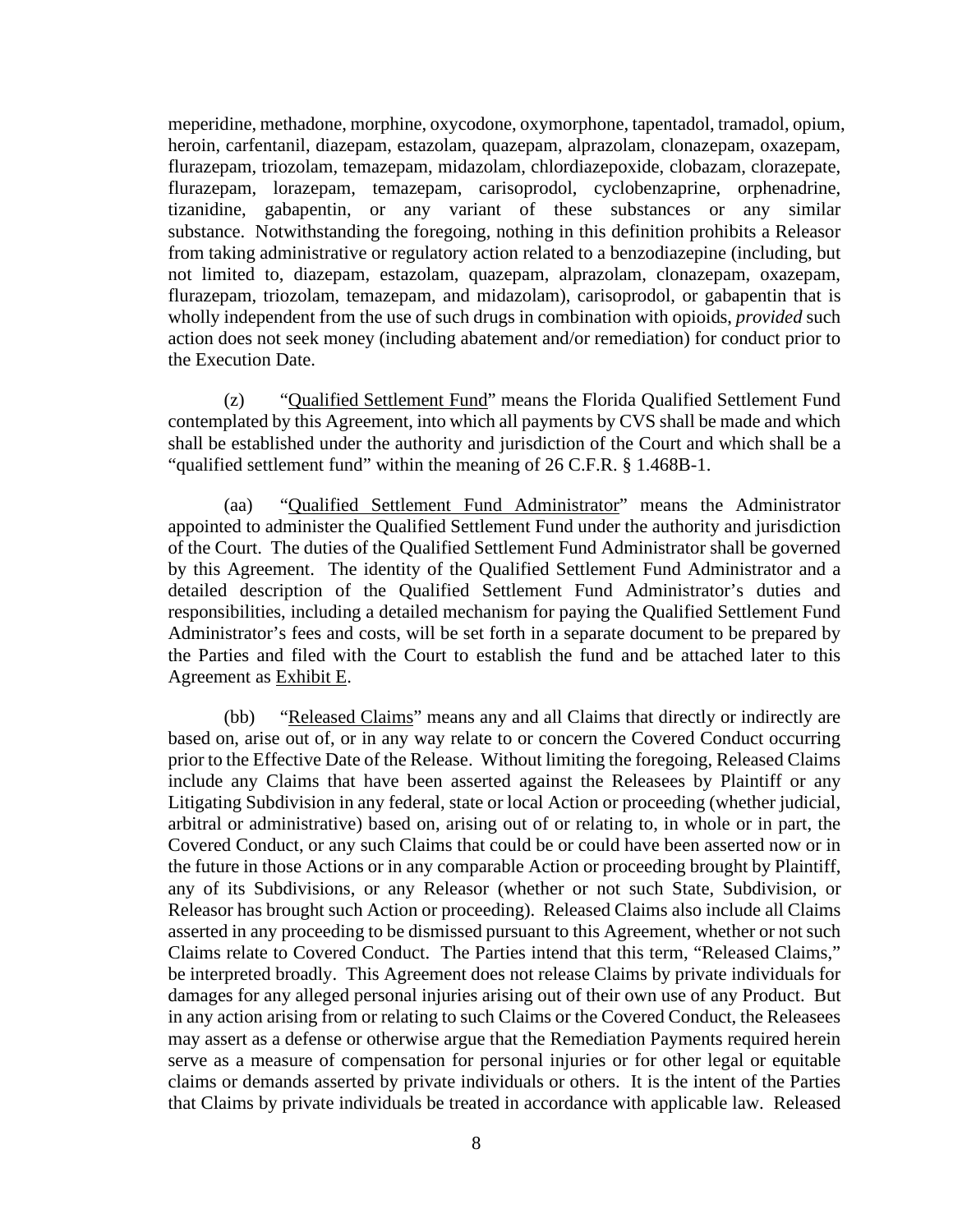Claims is also used herein to describe Claims brought or maintained by any Subdivision in the future that would have been Released Claims if they had been brought by a Releasor against a Releasee.

(cc) "Releasees" means: (i) CVS Health Corporation; (ii) CVS Pharmacy, Inc.; (iii) all of their respective past and present, direct or indirect: parents, subsidiaries, divisions, affiliates, joint ventures, predecessors, successors, assigns and insurers (in their capacity as such) and all of their respective past and present, direct or indirect, parents, subsidiaries, divisions, affiliates, joint ventures, predecessors, successors, assigns and insurers (in their capacity as such); and (iv) the past and present officers, directors, members, shareholders (solely in their capacity as shareholders of the foregoing entities), partners, trustees, employees, agents, attorneys and insurers of each of the foregoing entities and persons referenced in clauses (i) through (iii) above for actions or omissions that occurred during and related to their work for, or employment with, any of the foregoing entities with respect to the Released Claims.

(dd) "Releasors" means with respect to Released Claims: (1) the State; (2) without limitation, all of the State of Florida's departments, agencies, divisions, boards, commissions, instrumentalities of any kind, including without limitation the Florida Attorney General, Florida Board of Pharmacy, Florida Department of Health, and Florida Department of Business and Professional Regulation, and any person in his or her official capacity, whether elected or appointed to lead or serve any of the foregoing, and any agency, person or entity claiming by or through any of the foregoing (3) each Participating Subdivision; and (4) without limitation and to the maximum extent of the power of each of the State, the Florida Attorney General and/or Participating Subdivisions to release Claims, (a) every Subdivision, and every Subdivision's departments, agencies, divisions, boards, commissions, Subdivisions, districts, instrumentalities of any kind and any person in his or her official capacity, whether elected or appointed to lead or serve any of the foregoing, and any agency, person or entity claiming by or through any of the foregoing; (b) any public entities, public instrumentalities, public educational institutions, unincorporated districts, fire districts, irrigation districts, water districts, law enforcement districts, emergency services districts, school districts, hospital districts and other special districts in the State of Florida; and (c) any person or entity acting in a parens patriae, sovereign, quasisovereign, private attorney general, *qui tam*, taxpayer, or other capacity seeking relief on behalf of or generally applicable to the general public with respect to the State of Florida or any Subdivision in the State of Florida, whether or not any of them participates in this Agreement. Nothing in this definition shall be construed to limit the definition of "Subdivision" in subsection A(gg) below. In addition to being a Releasor as provided herein, a Participating Subdivision shall also provide a subdivision settlement participation form (attached as Exhibit D) providing for a release to the fullest extent of the Participating Subdivision's authority, an executed copy of which shall be attached as an exhibit to and deemed to be a part of this Agreement.

(ee) "State Outside Litigation Counsel" means Kellogg, Hansen, Todd, Figel & Frederick P.L.L.C.; Drake Martin Law Firm, LLC; Harrison Rivard Duncan & Buzzett, Chartered; Newsome Melton, P.A.; and Curry Law Group, P.A.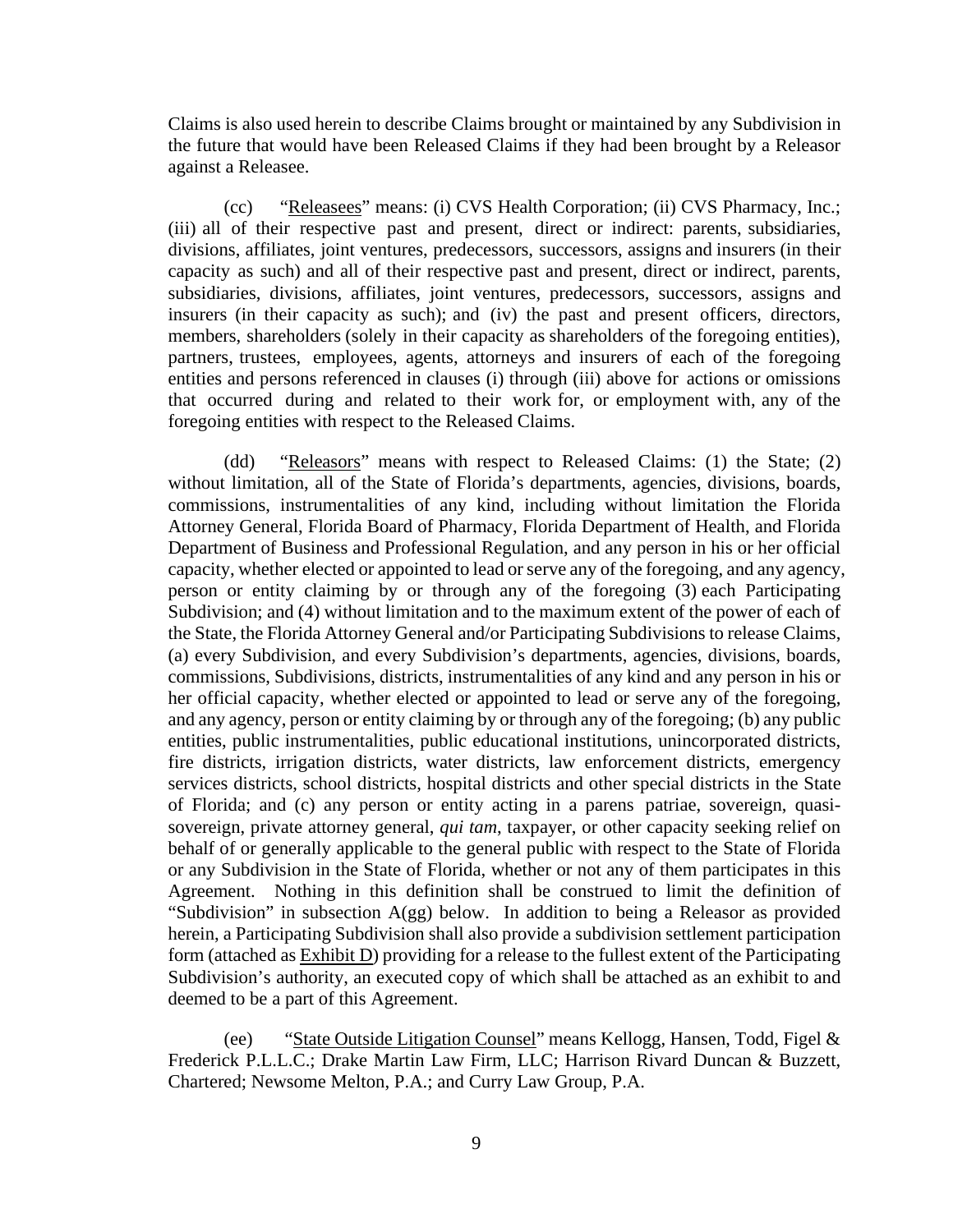(ff) "State-Subdivision Agreement" means a separate agreement among Plaintiff and all Participating Subdivisions providing for an allocation of, among other things, the Remediation Payment (defined below). The State-Subdivision Agreement is attached hereto as Exhibit I.

(gg) "Subdivision" means (1) any General Purpose Government entity (including, but not limited to, a municipality, county, county subdivision, city, town, township, parish, village, borough, gore or any other entities that provide municipal-type government), School District, or Special District within a State, and (2) any other subdivision or subdivision official or sub-entity of or located within a State (whether political, geographical or otherwise, whether functioning or non-functioning, regardless of population overlap, and including, but not limited to, nonfunctioning governmental units and public institutions) that has filed or could file a lawsuit that includes a Released Claim against a Releasee in a direct, parens patriae, or any other capacity. "General Purpose Government," "School District," and "Special District" shall correspond to the "five basic types of local governments" recognized by the U.S. Census Bureau and match the 2017 list of Governmental Units. The three (3) General Purpose Governments are county, municipal, and township governments; the two (2) special purpose governments are School Districts and Special Districts. "Fire District," "Health District," "Hospital District," and "Library District" shall correspond to categories of Special Districts recognized by the U.S. Census Bureau. References to a State's Subdivisions or to a Subdivision "in," "of," or "within" a State include Subdivisions located within the State even if they are not formally or legally a sub-entity of the State.

## **B. Release and Dismissals in the Florida AG Action and other Actions.**

**1.** It is the intention of the Settling Parties to fully and finally resolve all Released Claims that have been or could be brought against the Releasees by Plaintiff or any Subdivision with respect to the Covered Conduct, and that the release of such Claims does not affect Plaintiff's or the Subdivisions' Claims as to any other defendant. Plaintiff represents and warrants that it will use its best efforts to obtain a consensual release of any and all Claims involving Covered Conduct that Plaintiff and all Subdivisions, including any Litigating Subdivision or Non-Litigating Subdivision, have asserted or could assert against the Releasees. Regardless whether such consensual release is obtained, Plaintiff represents and warrants under this Agreement that it is exercising its authority under law to release any and all Claims involving Covered Conduct that Plaintiff and all Subdivisions, including any Litigating Subdivision or Non-Litigating Subdivision, have asserted or could assert against the Releasees. Plaintiff further represents and warrants that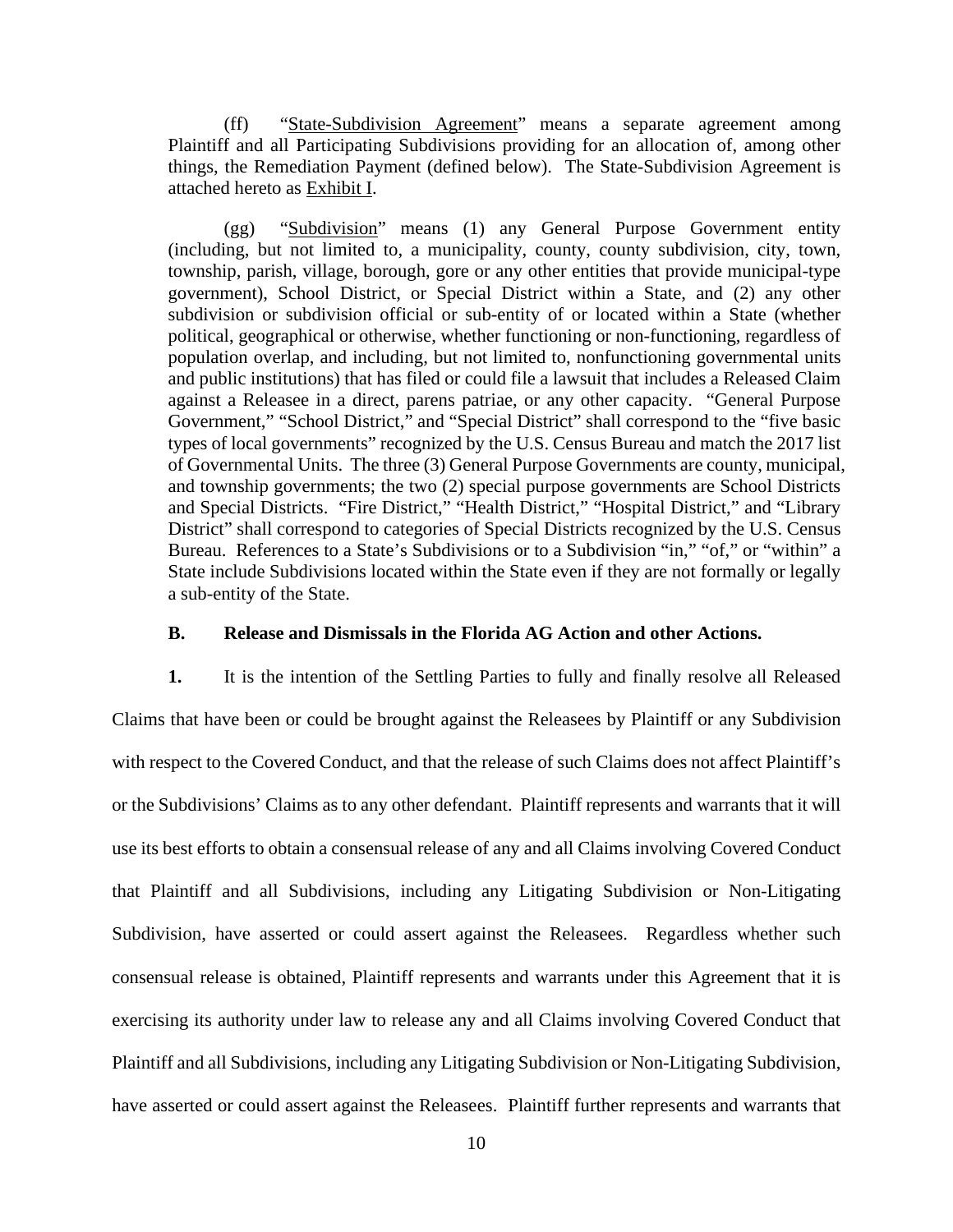it will use all available authority to bind, and under this Agreement is exercising such authority to bind, Plaintiff and all Subdivisions, including all Litigating Subdivisions and Non-Litigating Subdivisions, regardless of whether they become Participating Subdivisions or Non-Joining Subdivisions, to the terms of this Agreement.

**2.** In addition to the general release and dismissal to be provided by Plaintiff set forth in Sections D & E, Plaintiff will deliver to CVS signed agreements from: (a) each Subdivision that executes a signed agreement by the Initial Participation Date; and (b) each Subdivision that executes a signed agreement by the Post-Effective Date Sign-on Deadline (i.e., within 150 days following the Effective Date of the Agreement). Such agreements shall include: (a) the Subdivision's acceptance of the terms and conditions of this Agreement by signing the subdivision settlement participation form attached as Exhibit D; (b) in the case of a Litigating Subdivision, such Litigating Subdivision's agreement to implement an immediate cessation of any and all litigation activities relating to such Litigating Subdivision's Action as to all Releasees; (c) in the case of a Litigating Subdivision, an agreement that Plaintiff may represent that the Litigating Subdivision supports the Consent Judgment to be entered in accordance with Section F below; and (d) in the case of a Litigating Subdivision, such Litigating Subdivision's agreement to file, within the later of seven (7) days of the Effective Date of the Release, or seven (7) days of signing the subdivision settlement participation form, a notice or stipulation of voluntary dismissal with prejudice of any and all Released Claims asserted by the Litigating Subdivision against the Releasees, with each party to bear its own costs.

**3.** Between the Execution Date and the Initial Participation Date, Plaintiff agrees to furnish to CVS a report listing the Subdivisions that have executed the signed agreements described in Section B.2 and copies of such signed agreements on a weekly basis. Plaintiff further agrees to furnish to CVS no later than noon Eastern Time on the day after the Initial Participation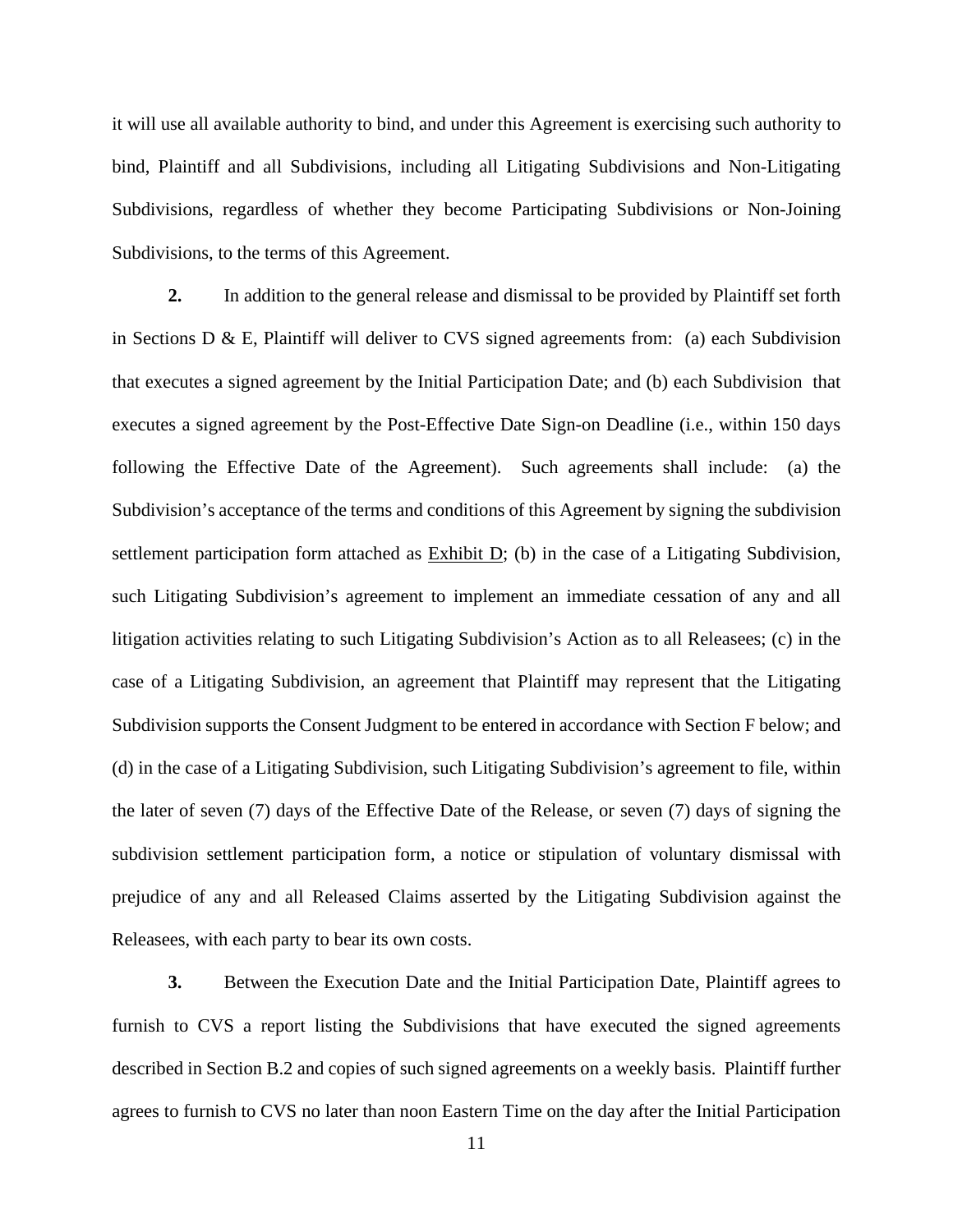Date a final report listing the Subdivisions that have executed the signed agreements described in Section B.2 by the Initial Participation Date and copies of all such signed agreements. After the Initial Participation Date, the parties shall confer and establish a schedule for the regular provision of such reports and copies of signed agreements.

**4.** Plaintiff represents and warrants that, if any Action remains pending against one or more Releasees after the Effective Date of the Agreement or is filed by a Subdivision against any Releasee on or after the Execution Date, Plaintiff will seek to obtain dismissal of such Action as to such Releasees as soon as reasonably possible. Depending on facts and circumstances, Plaintiff may seek dismissal, among other ways, by intervening in such Action to move to dismiss or otherwise terminate the Subdivision's Claims in the Action or by commencing a declaratory judgment or other action that establishes a Bar to the Subdivision's Claims and Action. For avoidance of doubt, Plaintiff will seek dismissal of an Action under this subsection regardless whether the Subdivision in such Action is a Participating Subdivision.

**5.** In the event that the actions required of Plaintiff in Section B.4 fail to secure the prompt dismissal or termination of any Action by any Subdivision against any Releasee, Plaintiff shall seek enactment of a legislative Bar as defined in Section  $A(d)(1)$  and will endeavor to achieve enactment as soon as is practicable. Participating Subdivisions agree not to oppose any effort by Plaintiff to achieve enactment of a legislative Bar.

**6.** Plaintiff further represents and warrants that no portion of the Remediation Payment or the Litigation Costs Payments will be distributed to or used for the benefit of any Subdivision unless and until Plaintiff has delivered to CVS a signed agreement from such Subdivision providing for the Subdivision's acceptance of the terms and conditions of this Agreement, including its express agreement to be bound by the irrevocable releases set forth in Section D below.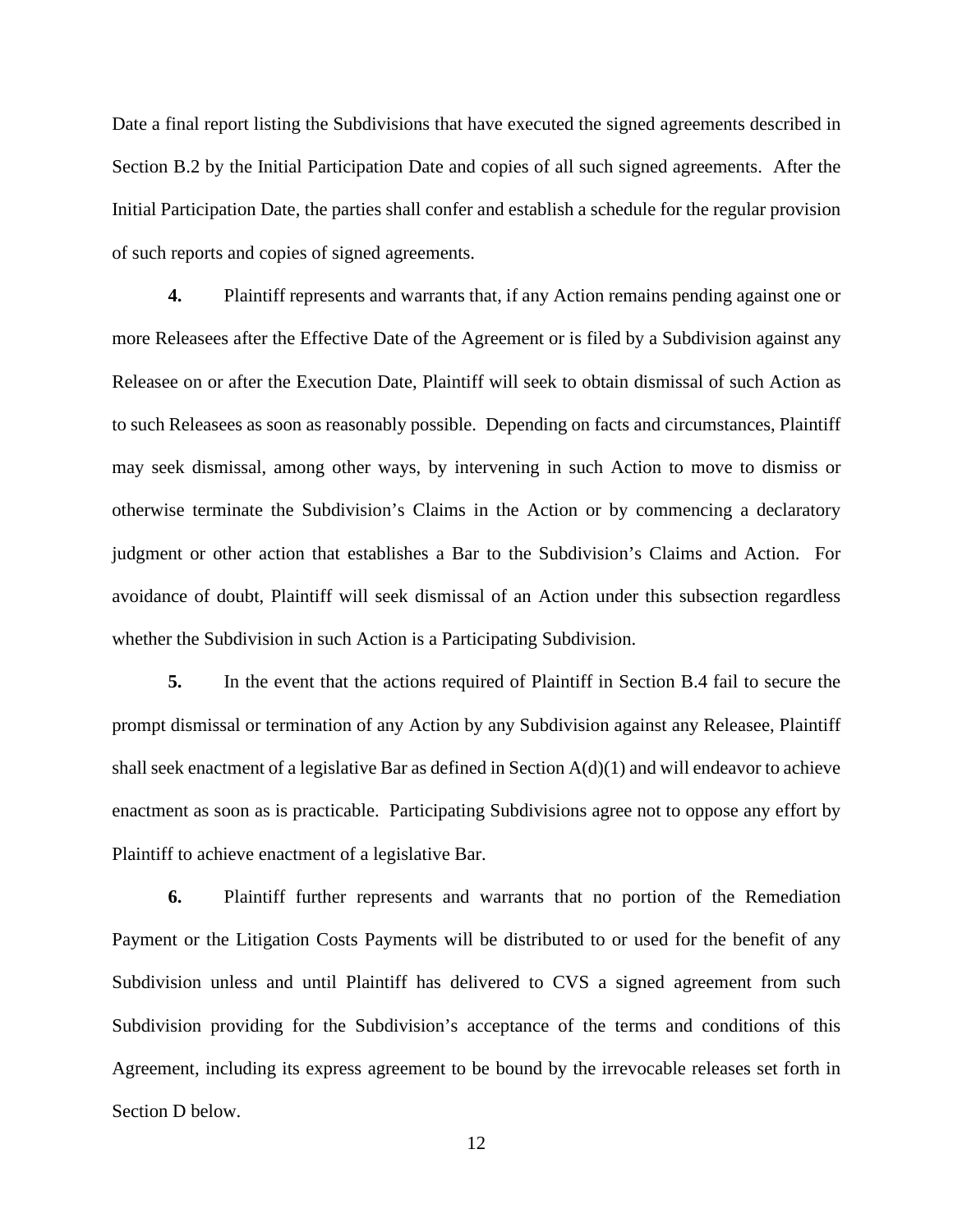## **C. Settlement Consideration.**

## **1. Remediation Payment and Litigation Costs Payments.**

(a) The settlement sum is four hundred eighty-four million dollars  $(\$484,000,000)$ , consisting of (a) four hundred forty million dollars  $(\$440,000,000)$  to be spent on Opioid Remediation, reflecting a substantial premium based on facts and circumstances unique to Florida and the Florida AG Action, to be paid in equal installments over eighteen (18) years (the "Remediation Payments"); (b) twenty-two million dollars (\$22,000,000) to be available to reimburse the State's Litigation Costs in accordance with subsection  $C.1(c)$  below (the "State Litigation Cost Payment"); and (c) twenty-two million dollars (\$22,000,000) to be available for counsel for the Litigating Subdivisions in accordance with subsection C.1(b) below (the "Litigating Subdivision Litigation Cost Payment"). The State Litigation Cost Payment and the Litigating Subdivision Cost Payment shall collectively be referred to herein as the "Litigation Costs Payments." The sum shall be paid on the schedule set forth in Exhibit K. On or before the later of (a) seven (7) days after the Effective Date of the Release, or (b) seven (7) days after (i) the Qualified Settlement Fund has been established under the authority and jurisdiction of the Court, and (ii) CVS has received a W-9 and wire instructions for the Qualified Settlement Fund, and on the schedule set forth in Exhibit K, CVS Pharmacy, Inc. shall make the first payment into the Qualified Settlement Fund. The Qualified Settlement Fund Administrator shall allocate each of the Remediation Payment, the State Litigation Cost Payment, and the Litigating Subdivision Litigation Cost Payment into separate sub-funds within the Qualified Settlement Fund. Release of the Remediation Payment and the Litigation Costs Payments from the Qualified Settlement Fund shall be subject to the conditions specified below.

(b) An agreement on the handling of Litigating Subdivision Litigation Costs is attached as Exhibit G and incorporated herein by reference. The Litigating Subdivision Litigation Cost Payment is to be available to counsel for Litigating Subdivisions that become Participating Subdivisions and who waive any other right(s) they may have to compensation in connection with this Settlement for reasonable Litigation Costs incurred in connection with their Claims against Releasees.

- (1) The Qualified Settlement Fund Administrator shall allow eligible counsel reimbursement for reasonable Litigation Costs as provided in Exhibit G. Such Litigation Costs shall be divided among Participating Subdivisions as provided in **Exhibit G** under the jurisdiction and authority of the Court. Any amount remaining in the Litigation Subdivision Litigation Costs Payment sub-fund after such allocation shall be returned to CVS.
- (2) No funds may be used to compensate Litigation Costs incurred by Non-Participating Subdivisions or Non-Litigating Subdivisions, or Litigation Costs arising out of representation of any such Subdivision.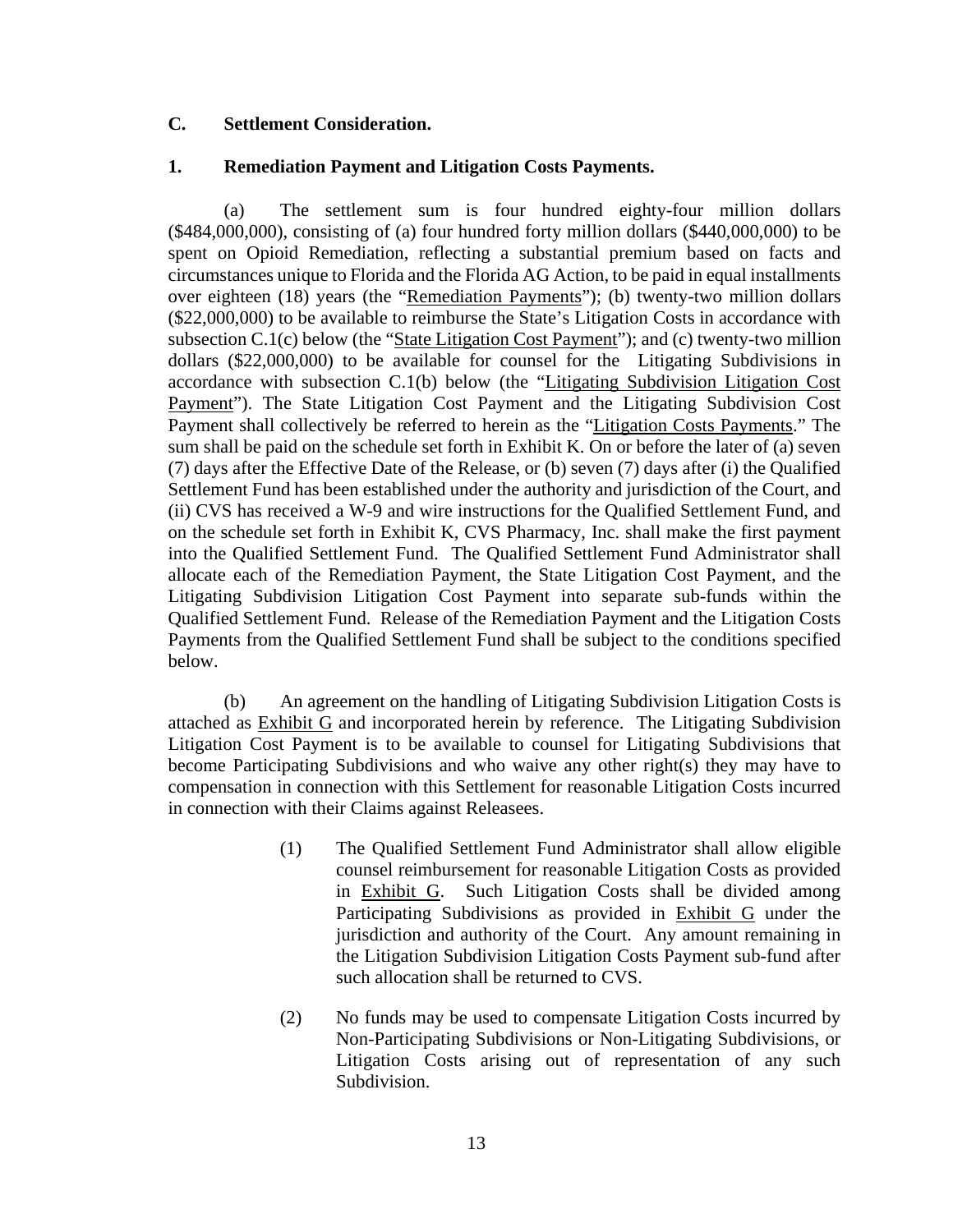- (3) No attorney for any Litigating Subdivision may receive any share of the Litigating Subdivision Litigation Cost Payment unless the following eligibility requirements are met and certified by the attorney:
	- i. The attorney must represent that s/he has no present intent to represent or participate in the representation of any Subdivision or any Releasor with respect to the litigation of any Released Claims against any Releasees.
	- ii. The attorney must represent that s/he will not charge or accept any referral fees for any Released Claims asserted or maintained against Releasees by any Subdivision or any Releasor.
	- iii. The attorney may not have, and must represent that s/he does not have, a claim for fees, costs or expenses related to the litigation of any Released Claims against any Releasees by any Subdivision or any Releasor after March 22, 2022.
	- iv. Notwithstanding the foregoing, nothing in this subsection  $C.1(b)(3)$  is intended to operate as a "restriction" on the right of any attorney to practice law within the meaning of Rule 5.6(b) of the Florida Rules of Professional Conduct or any equivalent provision of any other jurisdiction's rules of professional conduct.

(c) Plaintiff shall file in the Court a motion for the State's Litigation Costs up to \$22,000,000. CVS shall not oppose the motion so long as the State does not seek more than \$22,000,000 in Litigation Costs. If any amount of the \$22,000,000 is not awarded by the Court, that amount shall be returned to CVS. As set forth in Section C.2 below, in the event the Court awards the State Litigation Costs in excess of \$22,000,000, the Releasees shall have no obligation to pay any amount in excess of \$22,000,000.

# **2. No Other Payments by Releasees as to Covered Conduct, Released Claims, the**

**Florida AG Action, Other Actions, Plaintiff, Subdivisions or State Outside Litigation** 

**Counsel or Litigation Costs.** Other than the Remediation Payments and the Litigation Costs

Payments by CVS Pharmacy, Inc. referenced in Section C.1(a), none of the Releasees shall have

any obligation to make any further or additional payments in connection with Claims for Covered

Conduct or Litigation Costs or this Settlement.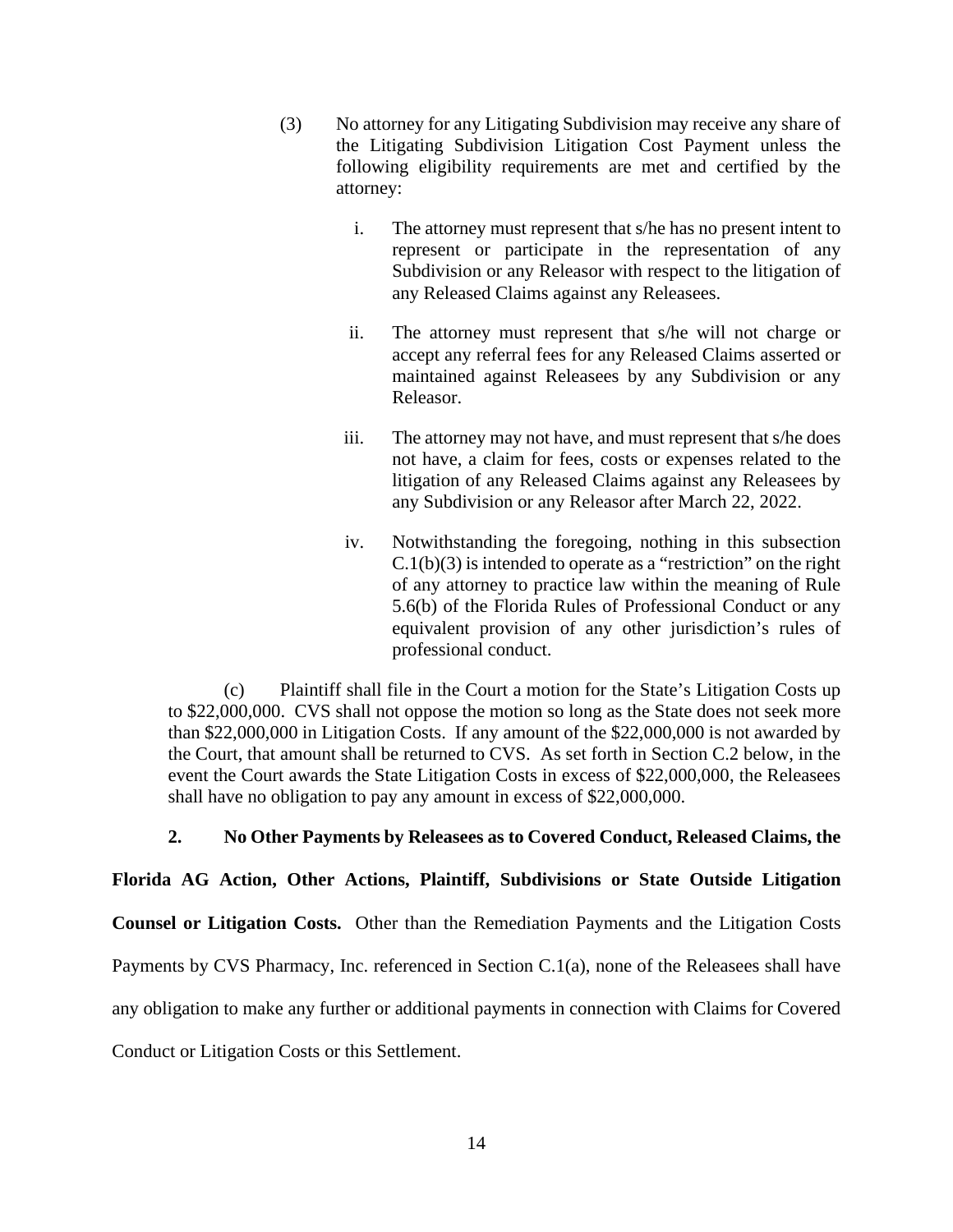#### **3. Apportionment of the Remediation Payment.**

(a) It is the intent of the Parties that the Remediation Payment in Section C.1(a) be used exclusively for Opioid Remediation.

(b) In accordance with the State-Subdivision Agreement in Exhibit I, the Remediation Payment shall be allocated by the Qualified Settlement Fund Administrator into three sub-funds: an Abatement Accounts Sub-Fund (also known as a regional fund), a State Sub-Fund, and a Subdivision Sub-Fund to be allocated to the Abatement Accounts Sub-Fund or to another Participating Subdivision.

(c) A detailed mechanism consistent with the foregoing for a Qualified Settlement Fund Administrator to follow in allocating, apportioning and distributing payments will be filed with the Court and later attached as Exhibit J.

(d) CVS shall have no duty, liability, or influence of any kind with respect to the apportionment and use of the Remediation Payment by the Qualified Settlement Fund Administrator. Plaintiff specifically represents, however, that any such apportionment and use by the Qualified Settlement Fund Administrator shall be made in accordance with all applicable laws.

**4. Release of the State Sub-Fund.** Within a reasonable period after the Effective

Date of the Agreement or otherwise as ordered by the Court, the Qualified Settlement Fund Administrator shall release the State Sub-Fund to Plaintiff.

## **5. Subdivision Payments to Subdivisions that Become Participating Subdivisions**

Prior to the Initial Participation Date. A Participating Subdivision that (a) completes a subdivision settlement participation form prior to the Initial Participation Date, (b) joins the Florida Opioid Allocation and Statewide Response Agreement (Exhibit I), and (c) in the case of a Litigating Subdivision, dismisses with prejudice any and all Released Claims asserted by the Litigating Subdivision against the Releasees shall be eligible to receive payment of a share of the Remediation Payment within a reasonable period after the Effective Date of the Agreement.

## **6. Subdivision Payments to Subdivisions that Become Participating Subdivisions**

**After the Initial Participation Date.** A Participating Subdivision that (a) completes a subdivision settlement participation form after the Initial Participation Date and by no later than the Post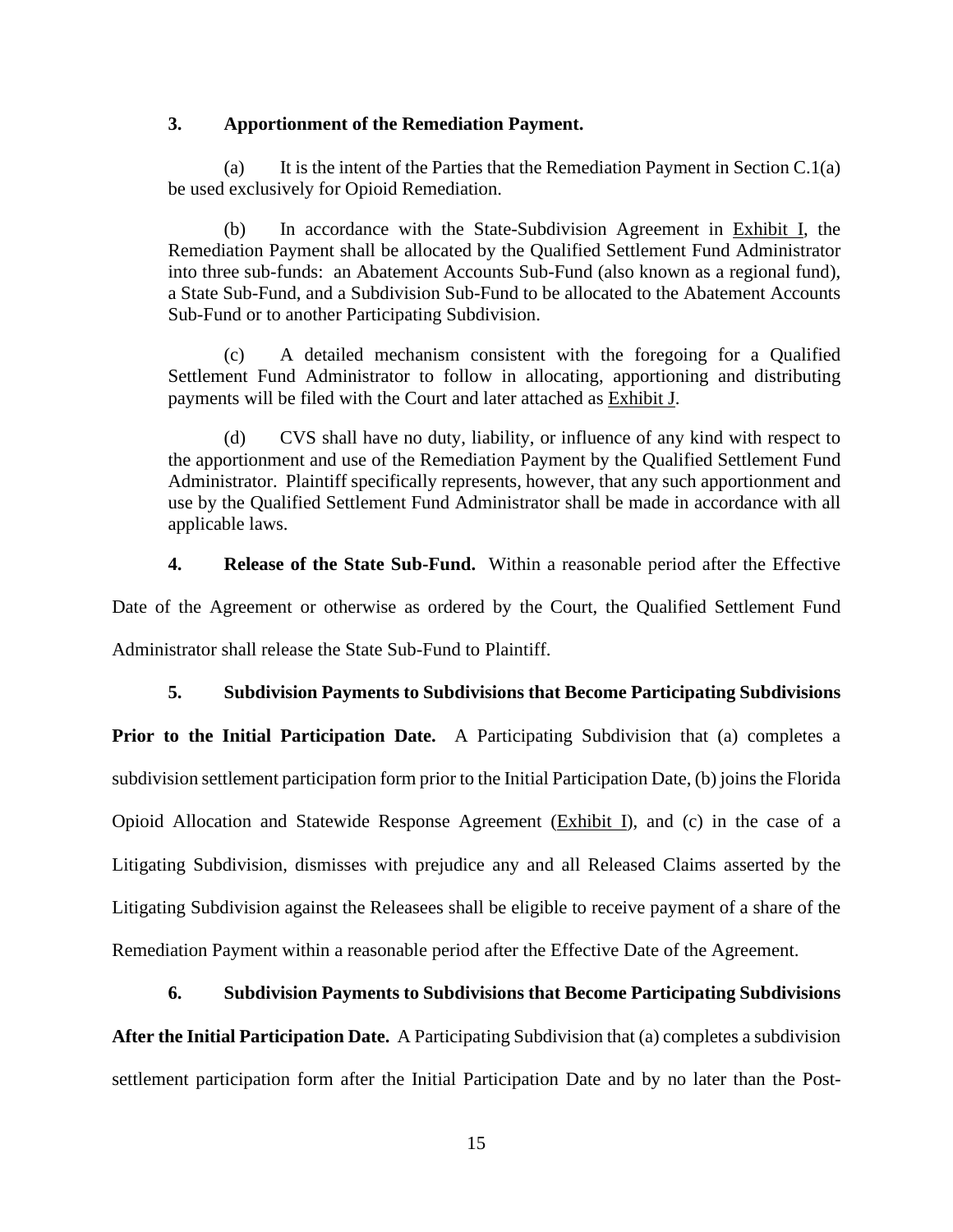Effective Date Sign-on Deadline, (b) joins the Florida Opioid Allocation and Statewide Response Agreement (Exhibit I), and (c) in the case of a Litigating Subdivision, dismisses with prejudice any and all Released Claims asserted by the Litigating Subdivision against the Releasees shall be eligible to receive payment of a share of the Remediation Payment within a reasonable period after the Post-Effective Date Sign-on Deadline.

**7. Reversion to CVS of Amounts Forfeited by Non-Joining Subdivisions.** Any Litigating Subdivision or Principal Subdivision that does not sign a participation agreement by the Post-Effective Date Sign-on Deadline will be deemed a Non-Joining Subdivision. At CVS's request to the Qualified Settlement Fund Administrator, any Non-Joining Subdivision's share of the Remediation Payment (and to the extent any such subdivision is a Litigating Subdivision the Litigation Cost Payments) shall be returned to CVS within a reasonable time after the Post-Effective Date Sign-on Deadline.

**8. Agreement Null and Void if the Agreement Does Not Become Effective.** In the event that the Effective Date of the Agreement does not occur and the Parties fail to agree to extend the Effective Date of the Agreement, the Agreement shall be null and void.

**9. Use of Evidence at Trial in the Florida AG Action.** Plaintiff agrees that none of the Releasees will be a defendant in any trial of the Florida AG Action, that no Releasee will be subpoenaed or called to testify by Plaintiff in any trial of the Florida AG Action and that any evidence that references the Releasees or the Products will be used solely against other defendants in the Florida AG Action.

**10. Verdict Form.** Plaintiff agrees that it will not seek to have any of the Releasees included on the verdict form in any trial related to the Florida AG Action and will oppose the efforts of any other party in the Florida AG Action to include any of the Releasees on the verdict form.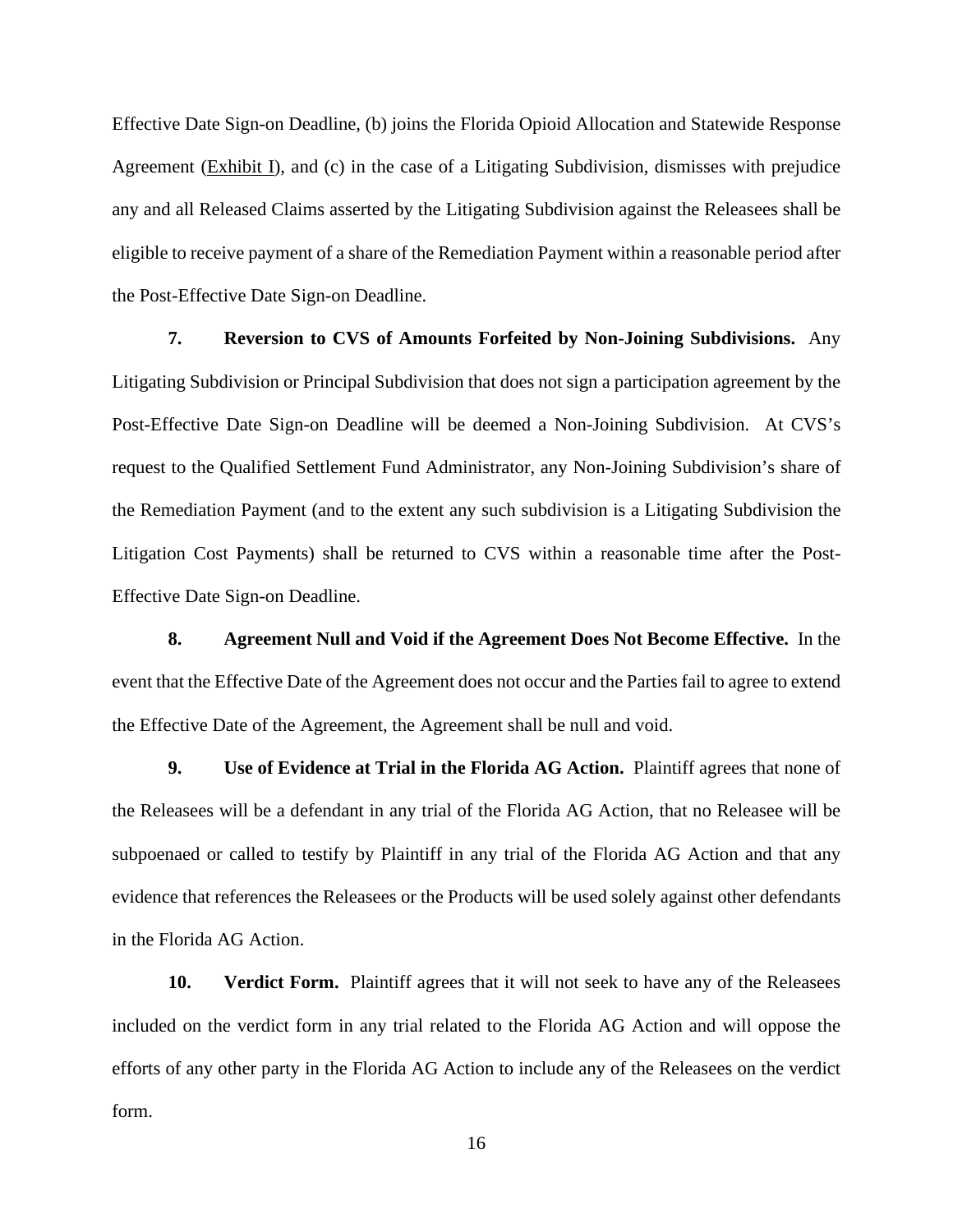**11. Injunctive Relief.** As part of the Consent Judgment to be entered in accordance with Section F below, the Parties agree to the entry of injunctive relief terms attached in Exhibit F.

## **D. Settlement of Claims and General Release.**

**1. Scope.** On the Effective Date of the Release, Plaintiff and each Releasor shall be deemed to have fully, finally and forever released all Releasees from all Released Claims. Plaintiff, on behalf of itself and all other Releasors (whether or not they have signed this Agreement or the subdivision settlement participation form in Exhibit D), hereby absolutely, unconditionally and irrevocably covenants not to bring, file, or claim, or to cause, assist, or permit to be brought, filed, or claimed, any Released Claims of any type in any forum whatsoever against Releasees. For the avoidance of doubt, Plaintiff agrees that this Settlement Agreement and the releases contained herein shall fully and completely resolve any past, present or future liability that any Releasee may have arising from, relating to or based on the Covered Conduct occurring prior to the Effective Date of the Release, whether in the Actions or otherwise. The releases provided for in this Agreement are intended by the Settling Parties to be broad and shall be interpreted so as to give the Releasees the broadest possible bar against any and all Released Claims. This Settlement Agreement is, will constitute, and may be pleaded as a complete bar to any Released Claim asserted against Releasees, whether against Plaintiff, any Participating Subdivision, or any other Subdivision, including any Non-Joining Subdivision.

**2. General Release.** In connection with the releases provided pursuant to this Settlement Agreement, Plaintiff, on behalf of itself and all other Releasors referenced in Section D.1, expressly waives, releases and forever discharges any and all provisions, rights and benefits conferred by any law of any state or territory of the United States or other jurisdiction, or principle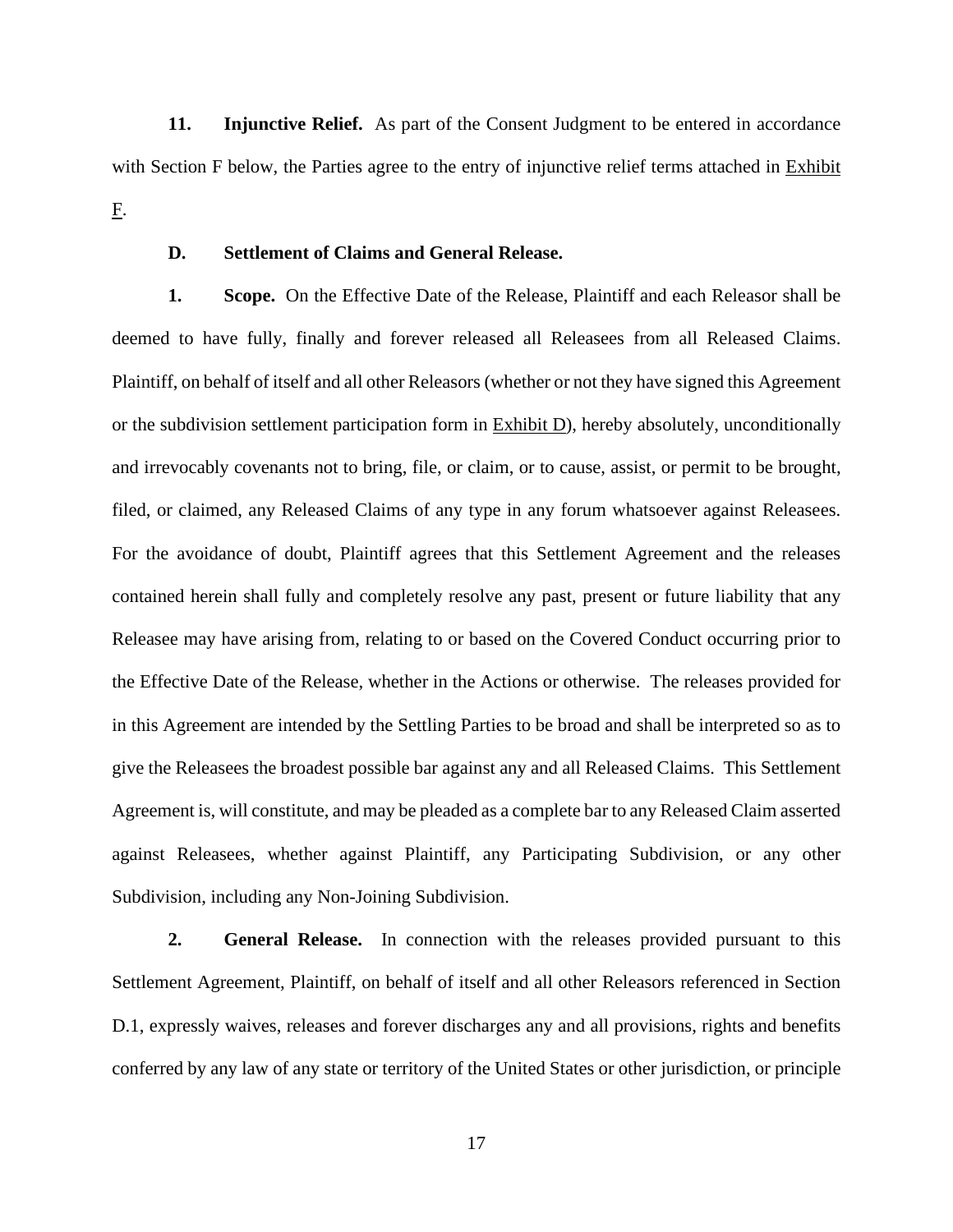of common law, which is similar, comparable or equivalent to § 1542 of the California Civil Code, which reads:

**General Release; extent.** A general release does not extend to claims that the creditor or releasing party does not know or suspect to exist in his or her favor at the time of executing the release that, if known by him or her, would have materially affected his or her settlement with the debtor or released party.

A Releasor may hereafter discover facts other than or different from those that he, she, or it knows or believes to be true with respect to the Released Claims, but Plaintiff, on behalf of itself and all other Releasors, hereby expressly waives and fully, finally and forever settles, releases and discharges, upon the Effective Date of the Release, any and all Released Claims against the Releasees that may exist as of this date but which they do not know or suspect to exist, whether through ignorance, oversight, error, negligence or otherwise, and which, if known, would materially affect their decision to enter into this Settlement Agreement.

## **3. Claim-Over and Non-Party Settlement.**

- (a) Statement of Intent. It is the intent of the Parties that:
	- (1) The Remediation Payment and Litigation Cost Payments made under this Agreement shall be the sole payments made by the Releasees to the Releasors involving, arising out of, or related to Covered Conduct (or conduct that would be Covered Conduct if engaged in by a Releasee);
	- (2) Claims by Releasors against non-Parties should not result in additional payments by Releasees, whether through contribution, indemnification or any other means; and
	- (3) The Settlement effects a good faith "release and covenant not to sue" within the meaning of Florida Statute § 768.31(5) and meets the requirements of the Uniform Contribution Among Joint Tortfeasors Act and any similar state law or doctrine, including, but not limited to, Fla. Stat. § 768.31(5), that reduces or discharges a released party's liability to any other parties, such that Releasees are discharged from all liability for contribution to any other alleged tortfeasor in the Florida AG Action and in any other Action, whenever filed.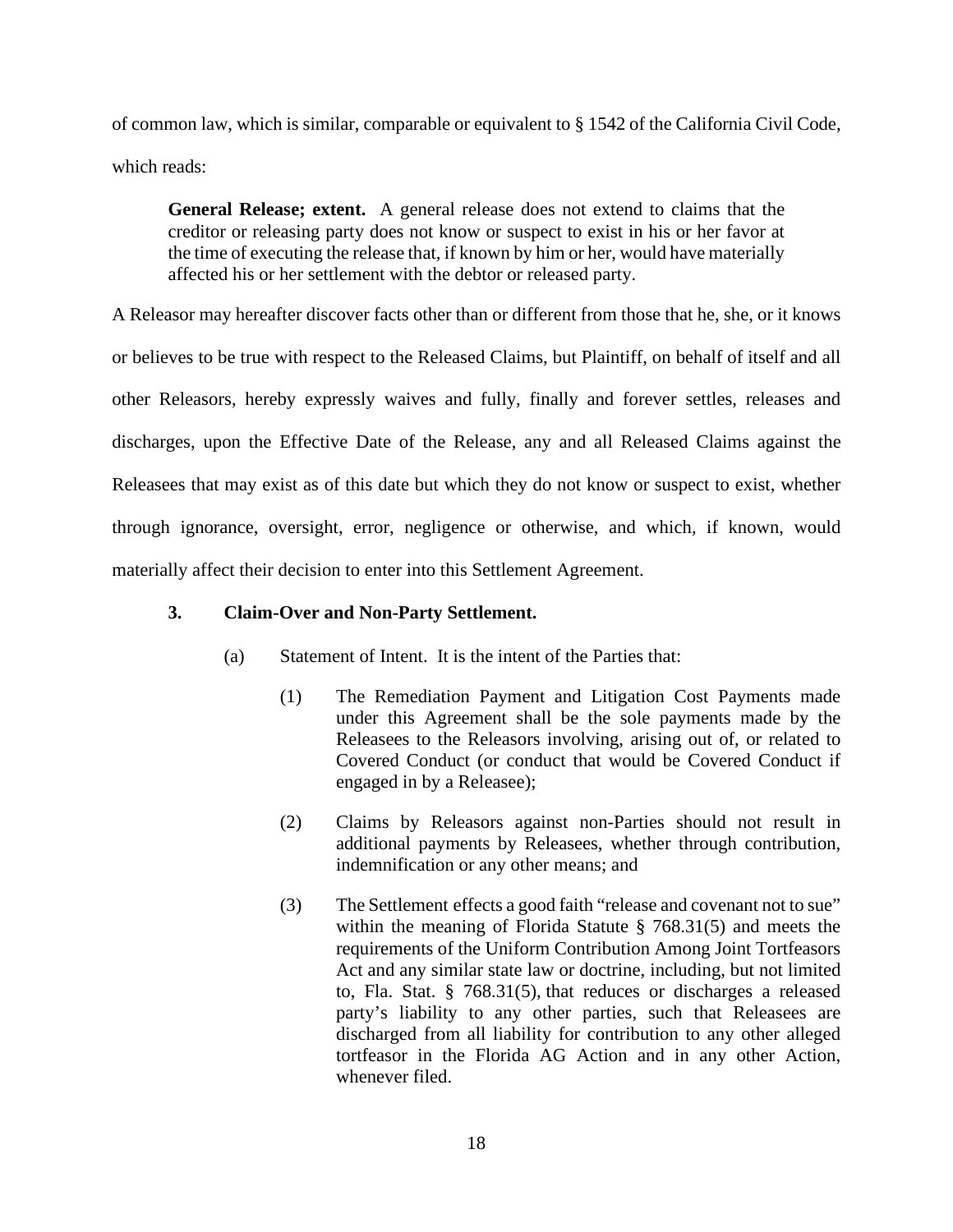(4) The provisions of this Section D.3 are intended to be implemented consistent with these principles. This Agreement and the releases and dismissals provided for herein are made in good faith.

(b) No Releasee shall seek to recover for amounts paid under this Agreement based on indemnification, contribution, or any other theory, from a manufacturer, pharmacy, hospital, pharmacy benefit manager, health insurer, third-party vendor, trade association, distributor, or health care practitioner; *provided* that a Releasee shall be relieved of this prohibition with respect to any person or entity that asserts a Claim-Over against it or with respect to any person or entity that brings any other form of action against CVS arising out of or related to Covered Conduct. For the avoidance of doubt, nothing herein shall prohibit a Releasee from recovering amounts owed pursuant to insurance contracts.

(c) To the extent that, on or after the Effective Date of the Agreement, any Releasor settles any Claims arising out of or related to Covered Conduct (or conduct that would be Covered Conduct if engaged in by a Releasee) ("Non-Party Covered Conduct Claims") it may have against any entity that is not a Releasee (a "Non-Released Entity") that is, as of the Effective Date of the Agreement, a defendant in the Florida AG Action or any other Action and provides a release to such Non-Released Entity (a "Non-Party Settlement"), including in any bankruptcy case or through any plan of reorganization (whether individually or as a class of creditors), the Releasor will seek to include (or in the case of a Non-Party Settlement made in connection with a bankruptcy case, will cause the debtor to include), unless prohibited from doing so under applicable law, in the Non-Party Settlement a prohibition on seeking contribution or indemnity of any kind from Releasees substantially equivalent to that required from CVS in subsection D.3(b) (except limited to such claims against Releasees), or a release from such Non-Released Entity in favor of the Releasees (in a form equivalent to the releases contained in this Agreement) of any Claim-Over. The obligation to seek to obtain the prohibition and/or release required by this subsection is a material term of this Agreement.

(d) Claim-Over. In the event that any Releasor obtains a judgment with respect to a Non-Party Covered Conduct Claim against a Non-Released Entity that does not contain a prohibition like that in subsection D.3(b), or any Releasor files a Non-Party Covered Conduct Claim against a Non-Released Entity in bankruptcy or a Releasor is prevented for any reason from obtaining a prohibition/release in a Non-Party Settlement as provided in subsection D.3(c), and such Non-Released Entity asserts a Claim-Over against a Releasee, CVS and that Releasor shall meet and confer concerning any additional appropriate means by which to ensure that Releasees are not required to make any payment with respect to Covered Conduct (beyond the amounts that will already have been paid by CVS under this Settlement Agreement).

(e) In no event shall a Releasor be required to reduce the amount of a settlement or judgment against a Non-Released Entity in order to prevent additional payments by Releasees, whether through contribution, indemnification, or any other means.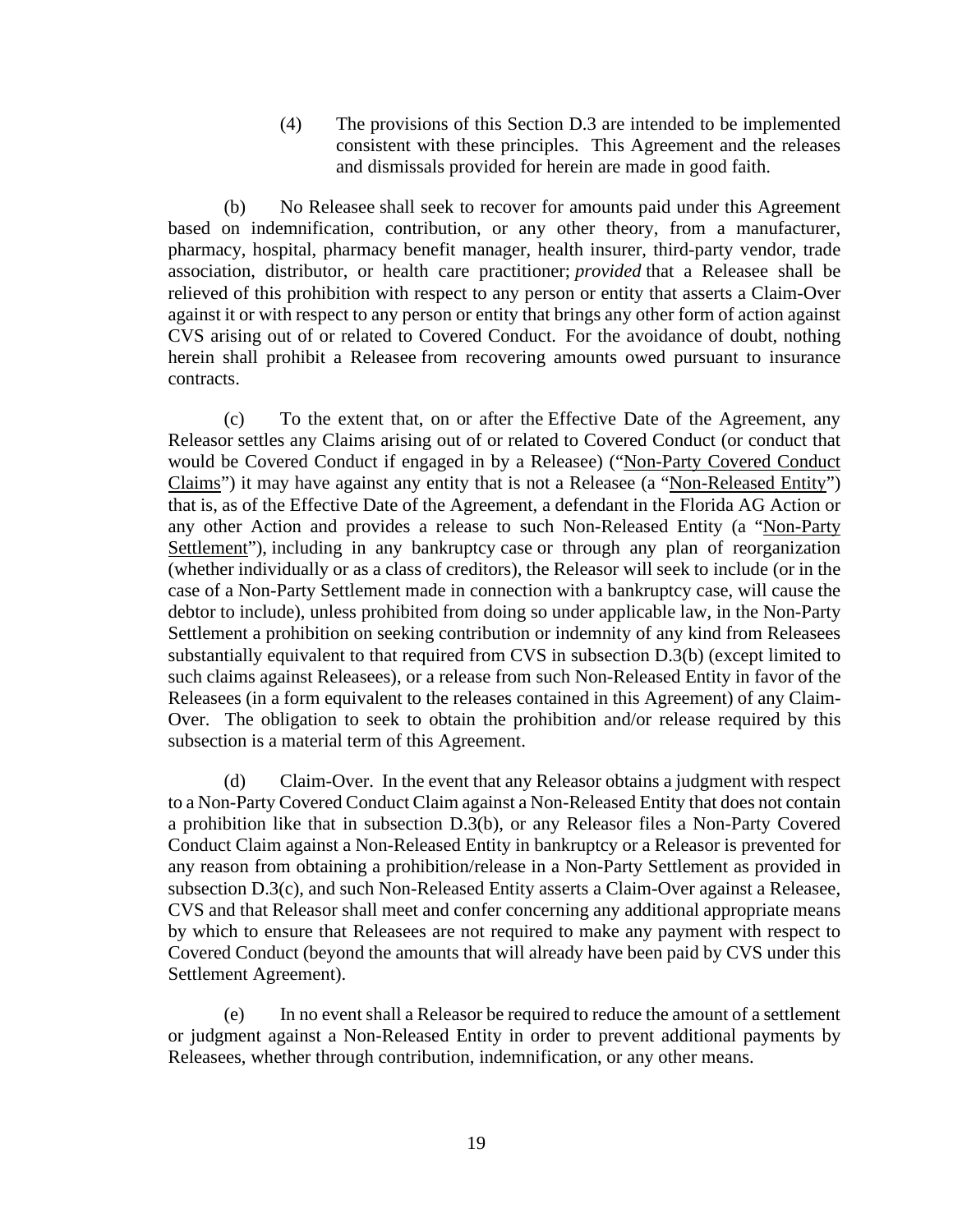**4. Cooperation.** Releasors, including Plaintiff and Participating Subdivisions, agree that they will not publicly or privately encourage any other Releasor to bring or maintain any Released Claim. Plaintiff further agrees that it will cooperate in good faith with the Releasees to secure the prompt dismissal of any and all Released Claims.

**E. Cessation of Litigation Activities.** It is the Parties' intent that all litigation activities in the Florida AG Action relating to Released Claims against the Releasees shall immediately cease as of the Execution Date. Within seven (7) days after the Execution Date, Plaintiff agrees to take all steps reasonably necessary to implement the prompt cessation of such litigation activities, including by, for example, jointly requesting a severance of CVS from any trial in the Florida AG Action and/or a stay of further proceedings against CVS pending the implementation of this Settlement.

**F. Entry of Consent Judgment Providing for Dismissal of All Claims Against CVS in the Florida AG Action with Prejudice.** As soon as practicable following the Effective Date of the Agreement, Plaintiff shall file in the Court a Consent Judgment substantially in the form of Exhibit H, including a dismissal of the Florida AG Action with prejudice. Notwithstanding the foregoing, the Consent Judgment shall provide that the Court shall retain jurisdiction for purposes of enforcing compliance with the injunctive terms set forth in Exhibit F. The parties shall confer and agree as to the final form and time of filing prior to filing of the Consent Judgment.

**G. No Admission of Liability.** The Settling Parties intend the Settlement as described herein to be a final and complete resolution of all disputes between CVS and Plaintiff and between CVS and all Releasors. CVS is entering into this Settlement Agreement solely for the purposes of settlement, to resolve the Florida AG Action and all Actions and Released Claims and thereby avoid significant expense, inconvenience and uncertainty. CVS denies the allegations in the Florida AG Action, and the other Actions and denies any civil or criminal liability in the Florida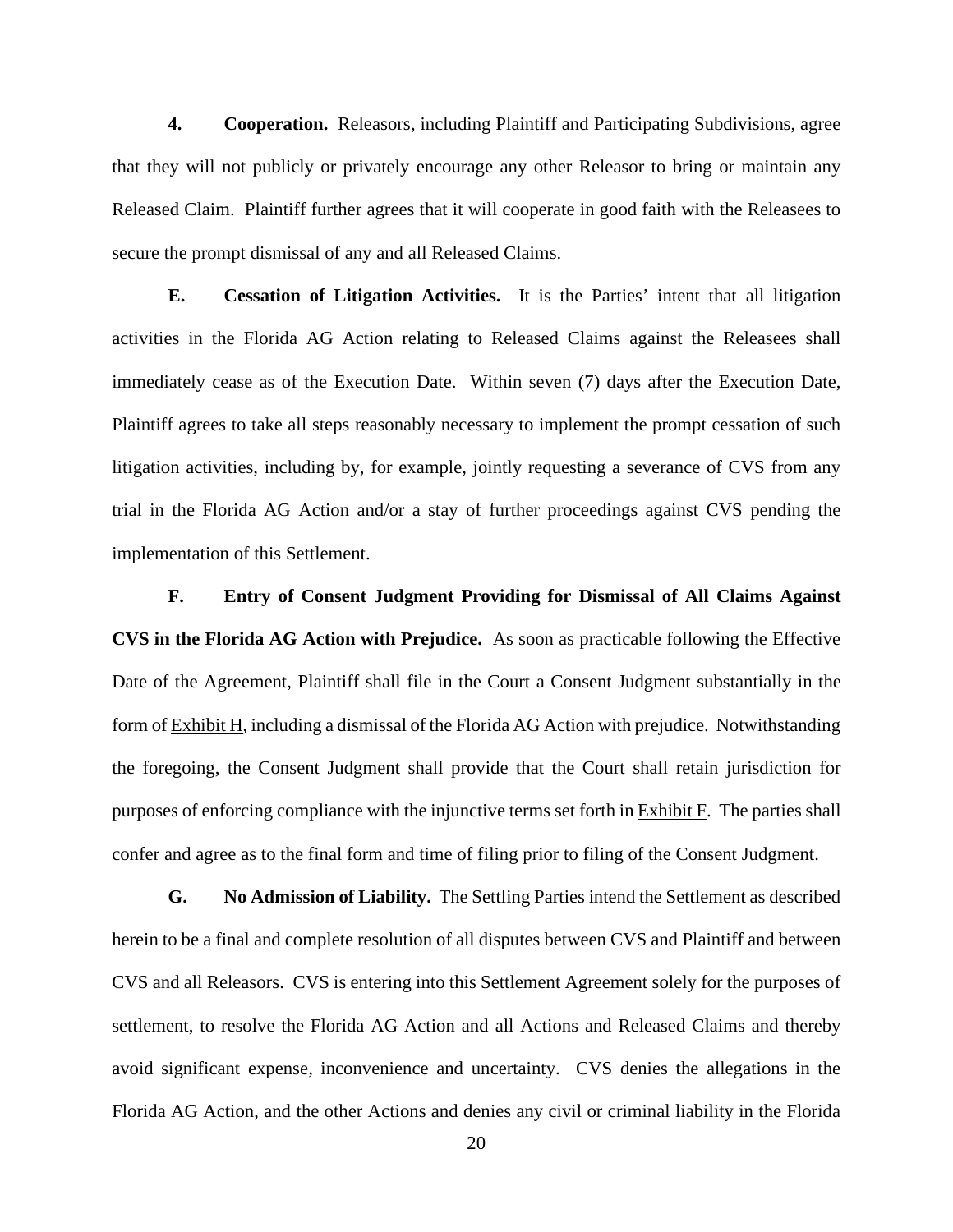AG Action and the other Actions. Nothing contained herein may be taken as or deemed to be an admission or concession by CVS of: (i) any violation of any law, regulation, or ordinance; (ii) any fault, liability, or wrongdoing; (iii) the strength or weakness of any Claim or defense or allegation made in the Florida AG Action, in any other Action, or in any other past, present or future proceeding relating to any Covered Conduct or any Product; (iv) the legal viability of the claims and theories in the Florida AG Action and the other Actions, including but not limited to the legal viability of the relief sought, or (v) any other matter of fact or law. Nothing in this Settlement Agreement shall be construed or used to prohibit any Releasee from engaging in the conduct of its business relating to any Product in accordance with applicable laws and regulations.

#### **H. Miscellaneous Provisions.**

**1. Use of Agreement as Evidence.** Neither this Agreement nor any act performed or document executed pursuant to or in furtherance of this Agreement: (i) is or may be deemed to be or may be used as an admission or evidence relating to any matter of fact or law alleged in the Florida AG Action or the other Actions, the strength or weakness of any claim or defense or allegation made in those cases, or any wrongdoing, fault, or liability of any Releasees; or (ii) is or may be deemed to be or may be used as an admission or evidence relating to any liability, fault or omission of Releasees in any civil, criminal or administrative proceeding in any court, administrative agency or other tribunal. Neither this Agreement nor any act performed or document executed pursuant to or in furtherance of this Agreement shall be admissible in any proceeding for any purpose, except to enforce the terms of the Settlement, and except that Releasees may file or use this Agreement in any action in order to support a defense or counterclaim based on principles of *res judicata*, collateral estoppel, release, good-faith settlement, judgment bar or reduction; on any other theory of claim preclusion or issue preclusion or similar defense or counterclaim; to support a claim for contribution and/or indemnification; or to support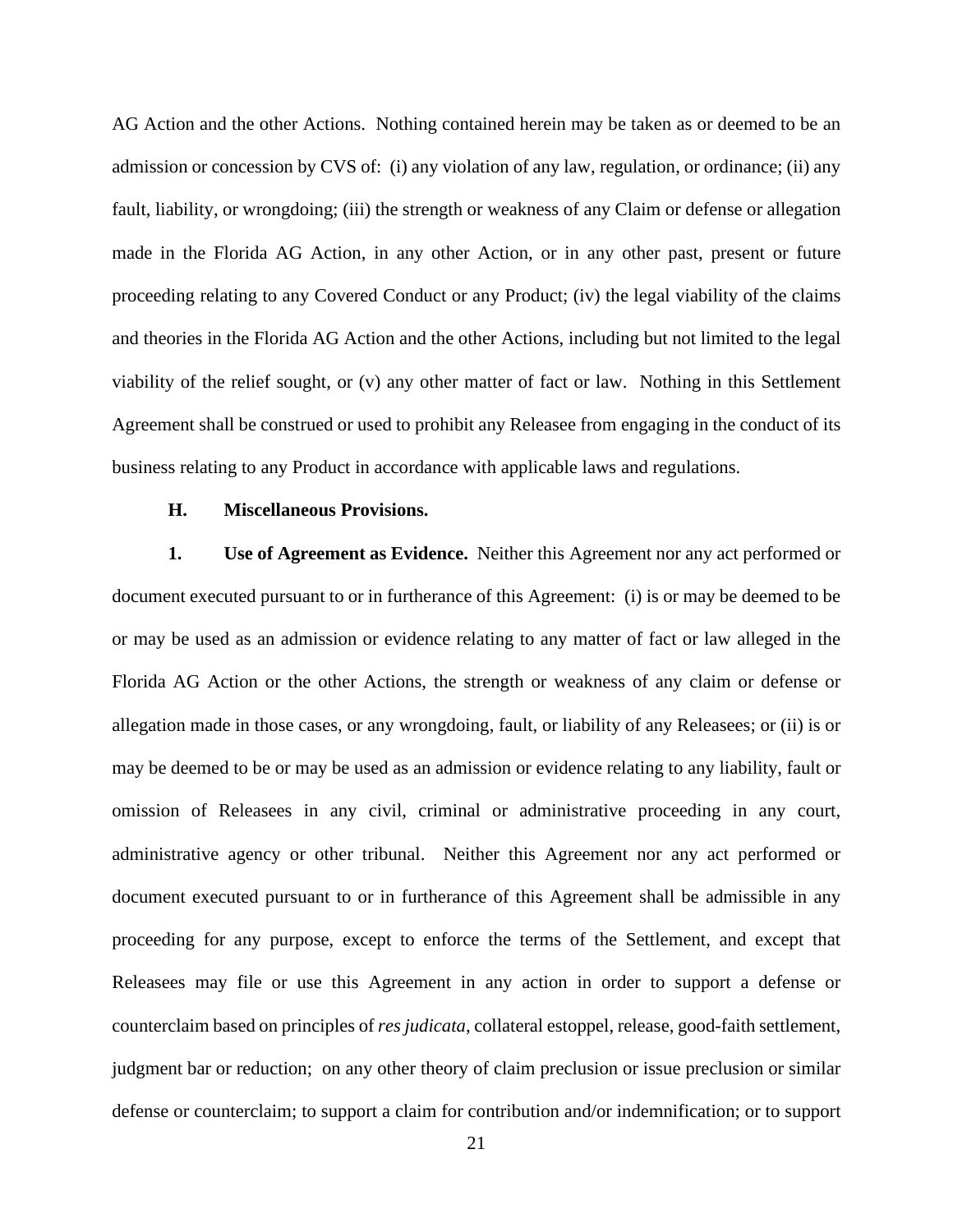any other argument or defense by a Releasee that the Remediation Payments provide a measure of compensation for asserted harms or otherwise satisfy the relief sought.

**2. Voluntary Settlement.** This Settlement Agreement was negotiated in good faith and at arm's-length over several weeks, and the exchange of the Remediation Payment and Litigation Costs Payment for the releases set forth herein is agreed to represent appropriate and fair consideration.

**3. Authorization to Enter Settlement Agreement.** Each party specifically represents and warrants that this Settlement Agreement constitutes a legal, valid and binding obligation of such Party. Each signatory to this Settlement Agreement on behalf of a Party specifically represents and warrants that he or she has full authority to enter into this Settlement Agreement on behalf of such Party. Plaintiff specifically represents and warrants that it has concluded that the terms of this Settlement Agreement are fair, reasonable, adequate and in the public interest, and that it has satisfied all conditions and taken all actions required by law in order to validly enter into this Settlement Agreement. Plaintiff specifically represents and warrants that, other than the Claims asserted in the Florida AG Action and the other Actions (whether filed previously or in the future), it has no interest (financial or otherwise) in any other Claim against any Releasee related to the Covered Conduct. In addition, Plaintiff specifically represents and warrants that (i) it is the owner and holder of the Claims asserted in the Florida AG Action; (ii) it has not sold, assigned or otherwise transferred the Claims asserted in the Florida AG Action, or any portion thereof or rights related thereto, to any third party; and (iii) it believes in good faith that it has the power and authority to bind all persons and entities with an interest in the Florida AG Action and all Subdivisions.

**4. Representation With Respect to Participation Rate.** The State of Florida represents and warrants for itself that it has a good-faith belief that all Litigating Subdivisions and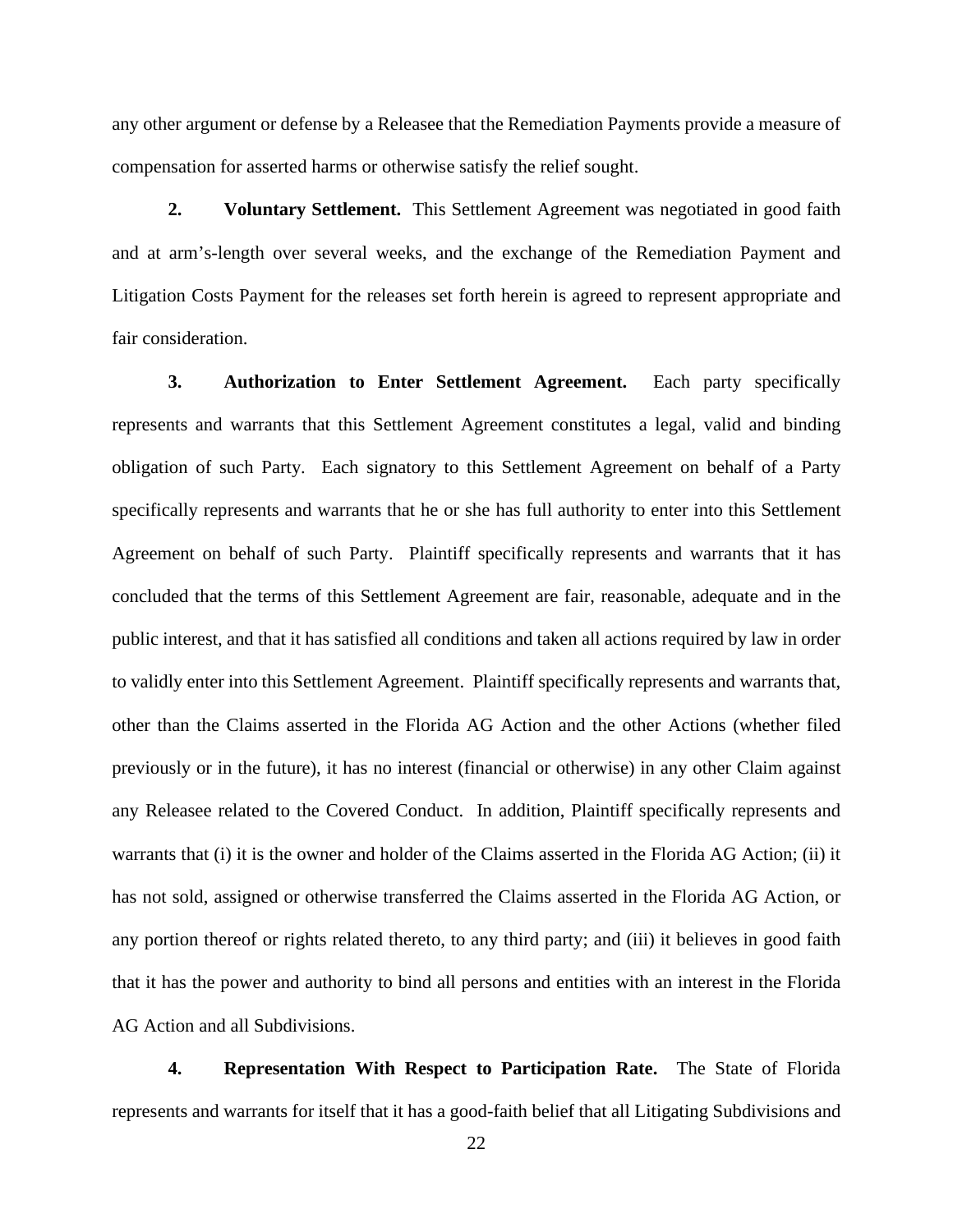all Principal Subdivisions will become Participating Subdivisions. The State acknowledges the materiality of the foregoing representation and warranty. State Outside Litigation Counsel, in good faith, believe this is a fair Settlement. Therefore, State Outside Litigation Counsel will, in their best efforts, recommend this Settlement to all Subdivisions within Florida.

**5. Dispute Resolution.** If either Plaintiff or CVS believes the other is not in compliance with any term of this Settlement Agreement, then that party shall (i) provide written notice to the other party specifying the reason(s) why it believes the other is not in compliance with the Settlement Agreement; and (ii) allow the other party at least thirty (30) days to attempt to cure such alleged non-compliance (the "Cure Period"). In the event the alleged non-compliance is cured within the Cure Period, the other party shall not have any liability for such alleged noncompliance. A party may not commence a proceeding to enforce compliance with this Agreement before the expiration of the Cure Period.

**6. No Third-Party Beneficiaries.** Except as to Releasees, nothing in this Settlement Agreement is intended to or shall confer upon any third party any legal or equitable right, benefit or remedy of any nature whatsoever.

**7. Notices.** All notices under this Agreement shall be in writing and delivered to the persons specified in this subsection ("Notice Designees") via: (i) e-mail; and (ii) either hand delivery or registered or certified mail, return receipt requested, postage pre-paid.

Notices to Plaintiff shall be delivered to:

Attorney General Florida State Capitol, PL-01 Tallahassee FL 32399-1050

and

David C. Frederick Kellogg, Hansen, Todd, Figel & Frederick P.L.L.C. 1615 M Street, NW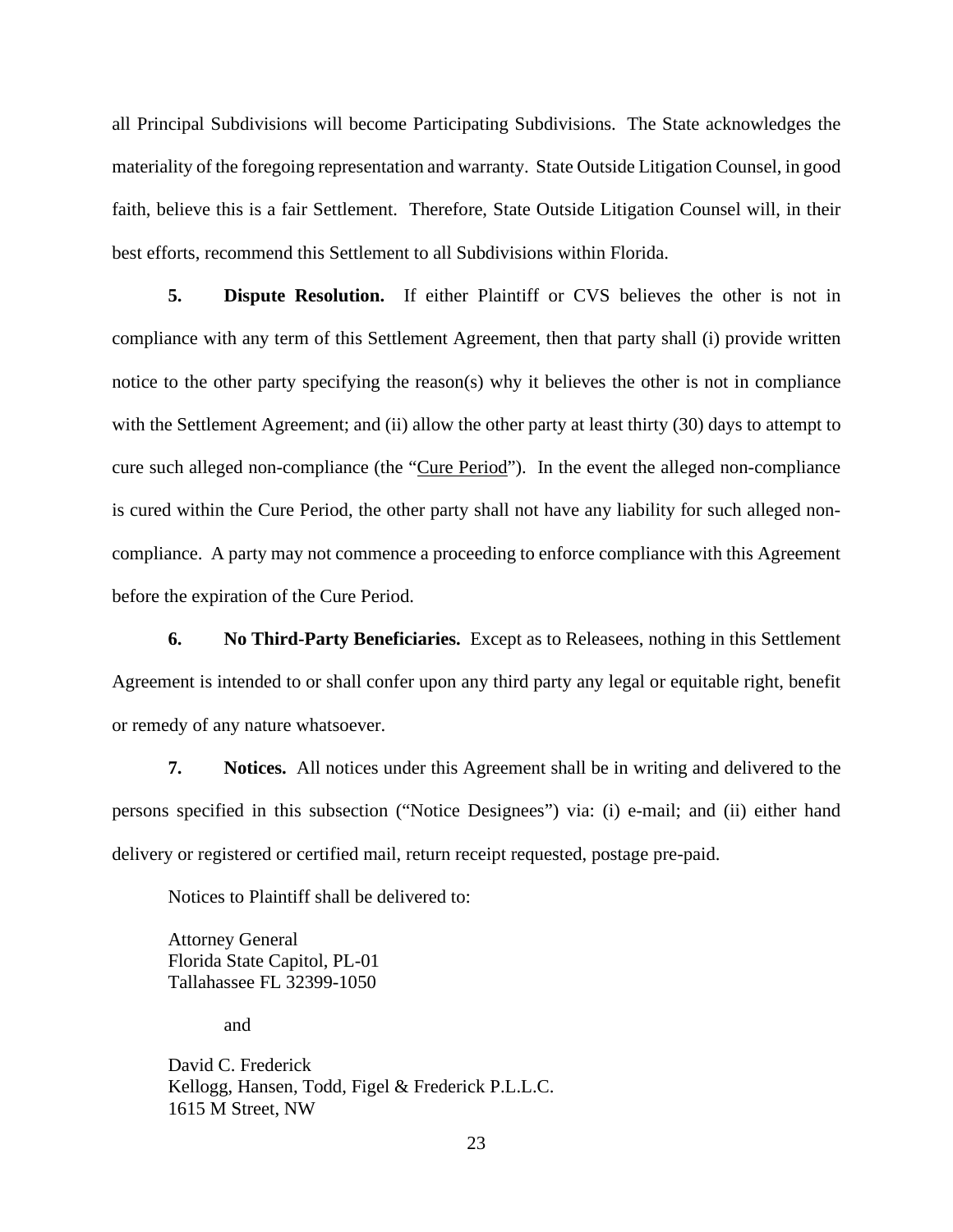Washington D.C. 20036 dfrederick@kellogghansen.com

Notices to CVS shall be delivered to:

Eric R. Delinsky Zuckerman Spaeder LLP 1800 M Street, N.W., Suite 1000 Washington, D.C. 20036 edelinsky@zuckerman.com

and

Elizabeth Ferguson Senior Vice President and Deputy General Counsel One CVS Drive Woonsocket, Rhode Island 02895 betsy.ferguson@cvshealth.com

**8. Taxes.** Each of the Parties acknowledges, agrees and understands that it is its intention that, for purposes of Section 162(f) of the Internal Revenue Code, the Remediation Payments by CVS (\$440,000,000.00 to be paid out over eighteen (18) years) constitutes restitution for damage or harm allegedly caused by the potential violation of a law and/or is an amount paid to come into compliance with the law. The Parties acknowledge, agree and understand that only the Litigation Costs Payments (\$44,000,000.00) represent reimbursement to Plaintiff or any other person or entity for the fees and costs of any investigation or litigation, that no portion of the Remediation Payment represents reimbursement to Plaintiff or any other person or entity for the fees and costs of any investigation or litigation, and no portion of the Remediation Payment represents or should properly be characterized as the payment of fines, penalties or other punitive assessments. Plaintiff acknowledges, agrees and understands that CVS intends to allocate the cost of the Remediation Payment among the Releasees using a reasonable basis. Plaintiff shall complete and file Form 1098-F with the Internal Revenue Service, identifying the Remediation Payment as remediation/restitution amounts, and shall furnish Copy B of such Form 1098-F to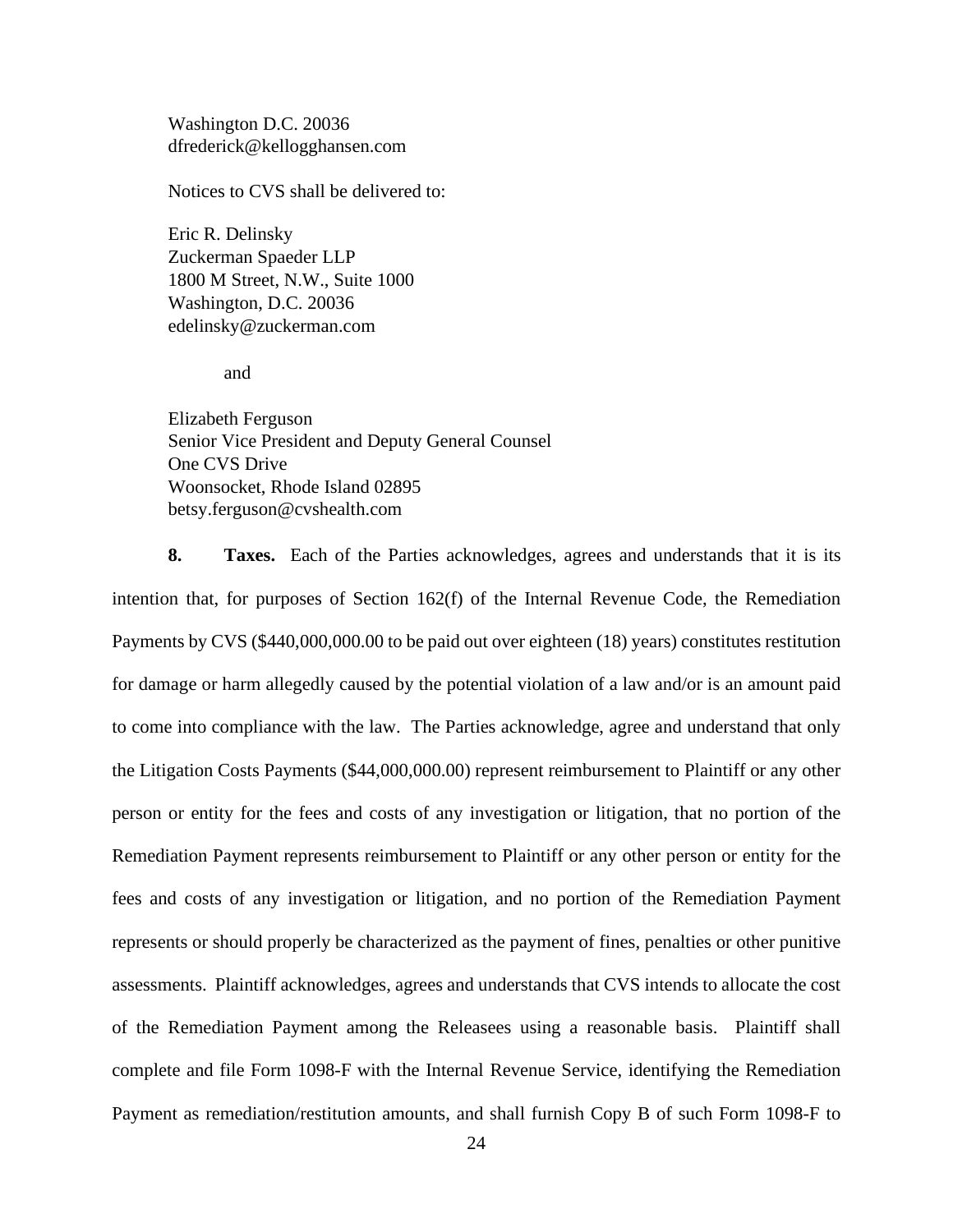CVS. CVS makes no warranty or representation to Plaintiff as to the tax consequences of the Remediation Payment or the Litigation Costs Payments or any portion thereof.

**9. Binding Agreement.** This Agreement shall be binding upon, and inure to the benefit of, the successors and assigns of the Parties hereto.

**10. Choice of Law.** Any dispute arising from or in connection with this Settlement Agreement shall be governed by Florida law without regard to its choice-of-law provisions.

**11. Jurisdiction.** The Parties agree to submit and consent to the jurisdiction of the Court for the resolution of any disputes arising under the Settlement Agreement.

**12. No Conflict Intended.** The headings used in this Agreement are intended for the convenience of the reader only and shall not affect the meaning or interpretation of this Agreement. The definitions contained in this Agreement or any Exhibit hereto are applicable to the singular as well as the plural forms of such terms.

**13. No Party Deemed to be the Drafter.** None of the Parties hereto shall be deemed to be the drafter of this Agreement or any provision hereof for the purpose of any statute, case law or rule of interpretation or construction that would or might cause any provision to be construed against the drafter hereof.

**14. Amendment; Waiver.** This Agreement shall not be modified in any respect except by a writing executed by all the Parties hereto, and the waiver of any rights conferred hereunder shall be effective only if made by written instrument of the waiving Party. The waiver by any Party of any breach of this Agreement shall not be deemed or construed as a waiver of any other breach, whether prior, subsequent or contemporaneous.

**15. Execution in Counterparts.** This Agreement may be executed in one or more counterparts. All executed counterparts and each of them shall be deemed to be one and the same instrument.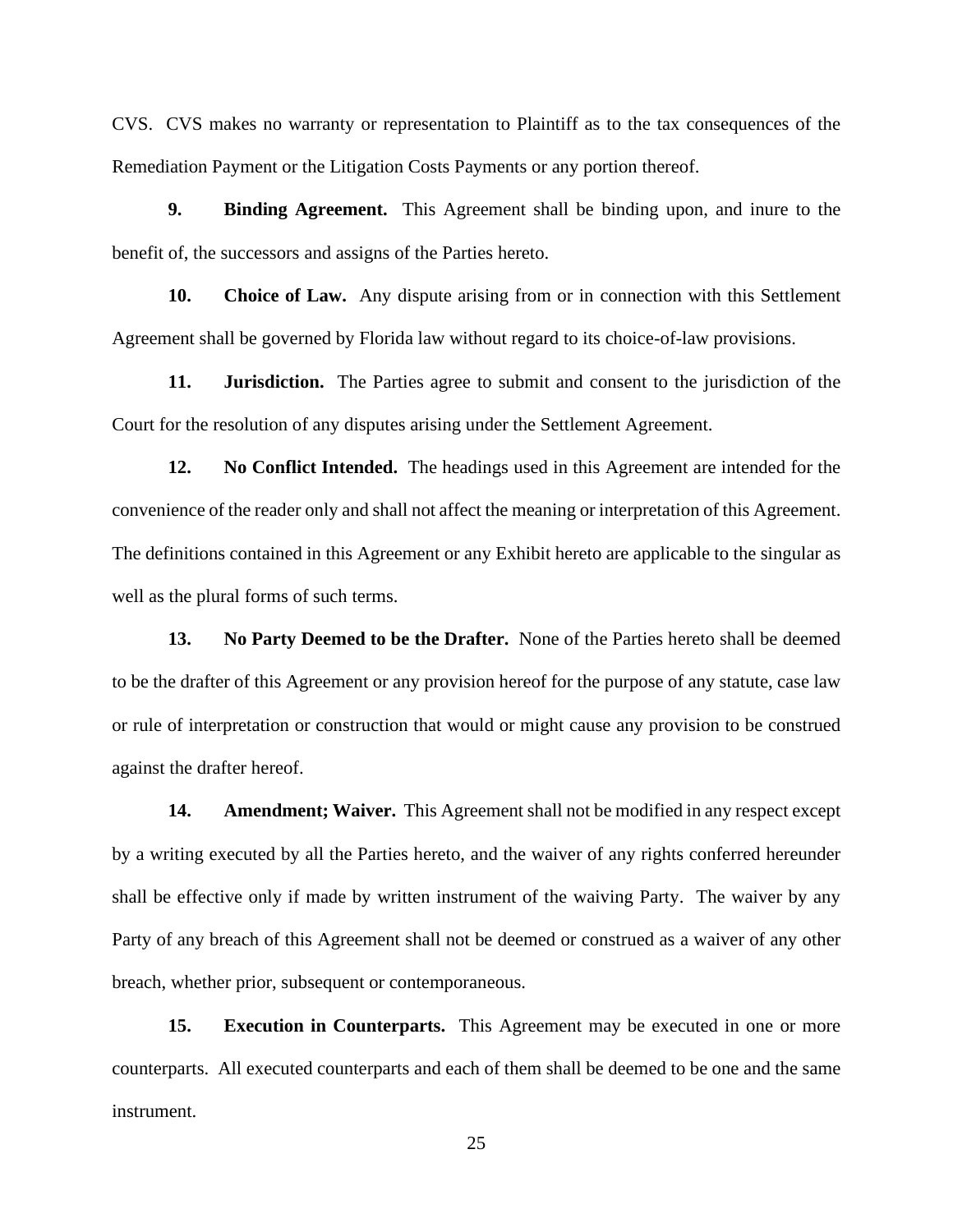**16. Severability.** In the event any one or more provisions of this Settlement Agreement shall for any reason be held to be invalid, illegal or unenforceable in any respect, such invalidity, illegality or unenforceability shall not affect any other provision of this Settlement Agreement.

**17. Statements to the Press.** Any press release or other public statement concerning this Settlement Agreement will describe it positively and will not disparage any other Party. No Party or attorney, agent, or representative of any Party shall state or suggest that this Settlement Agreement may be used to predict the value of any Claim or any future settlement agreement in any action or proceeding.

**18. Integrated Agreement.** This Agreement constitutes the entire agreement between the Settling Parties and no representations, warranties or inducements have been made to any Party concerning this Agreement other than the representations, warranties and covenants contained and memorialized herein.

**19. Bankruptcy.** The following provisions shall apply if, (i) within ninety (90) days of CVS's payment pursuant to Section C.1(a) above, a case is commenced with respect to CVS under the Bankruptcy Code, and (ii) a court of competent jurisdiction enters a final order determining such payment to be an avoidable preference under Section 547 of the Bankruptcy Code, and (iii) pursuant to such final order such payment is returned to CVS:

(a) this Agreement, including all releases and covenants not to sue with respect to the Released Claims contained in this Agreement, shall immediately and automatically be deemed null and void as to CVS; and

(b) the State and Subdivisions may assert any and all Released Claims against CVS in its bankruptcy case and seek to exercise all rights provided under the federal Bankruptcy Code (or other applicable bankruptcy or non-bankruptcy law) with respect to their Claims against CVS.

**20. Most Favored Nations.** If, after execution of this Agreement, there is a collective resolution—through settlement, bankruptcy or other mechanism—of substantially all claims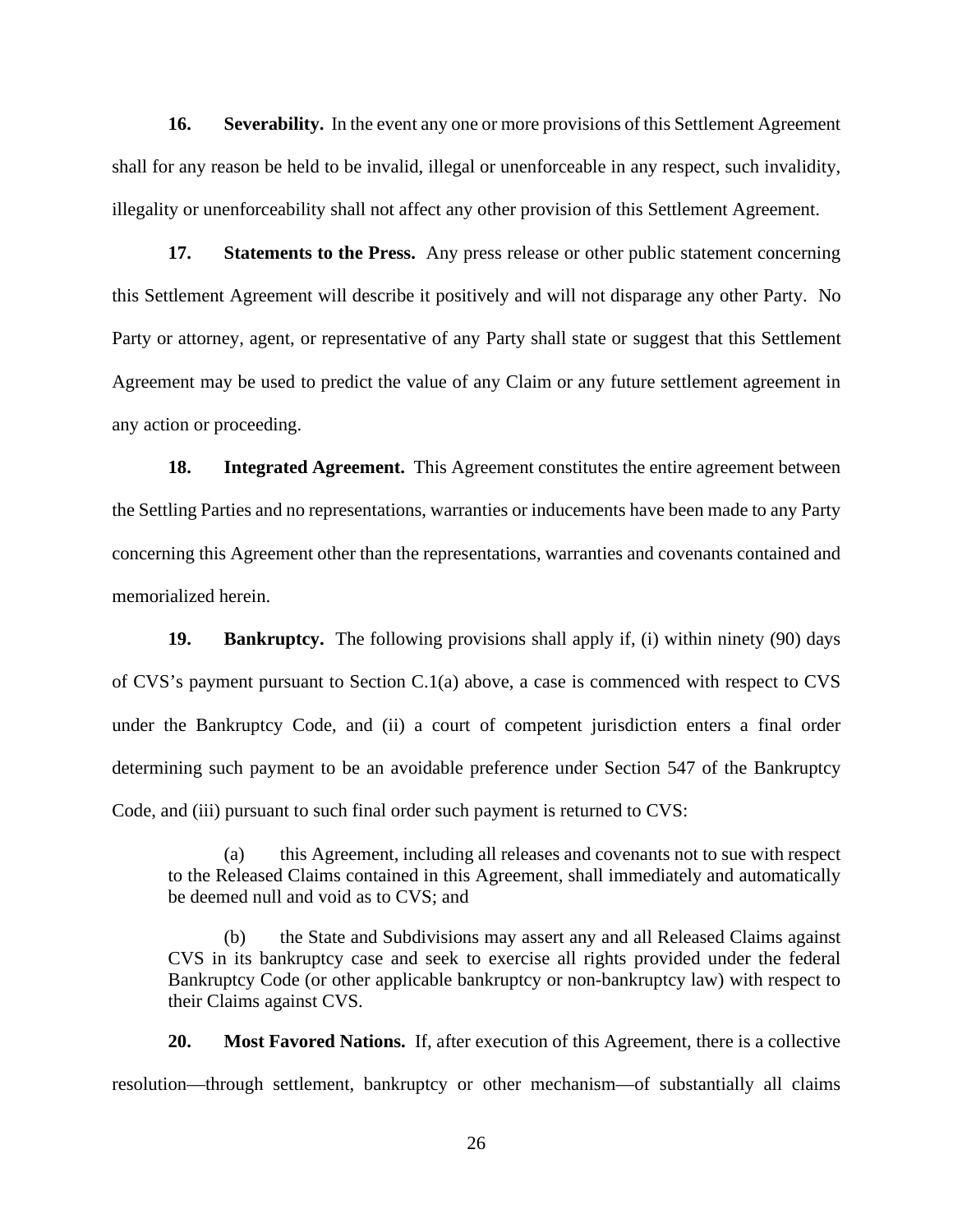against CVS brought by states, counties, and municipalities nationwide (a "Global Resolution") under which, but for this Agreement, the Florida allocation of the Remediation Payment, the Litigation Cost Payments, the payment period or the terms of injunctive relief would be more favorable to the State, CVS shall pay the excess amounts that the State would have received, adjust the payment period and/or agree to modify the terms of the consent judgment to reflect changes to the injunctive relief that would apply to Florida, if requested to do so by the Florida Attorney General's Office. Any reduction in the payment period under this subsection shall be subject to a reduction in net present value calculated at eight percent (8%) per annum. Additionally, if at any time within the ten months following the Execution Date CVS enters into a settlement with the attorney general of any state with a smaller population than Florida for a total settlement amount that exceeds \$484,000,000.00 (\$440,000,000 Remediation Payment plus \$44,000,000 Litigation Costs), CVS shall pay the excess amount to Florida.

**21. Warranty of Equitable Treatment.** The State warrants that it shall not after the Execution Date settle claims in the Florida AG Action against another pharmacy defendant that is more favorable to that defendant based on a comparison of its and CVS's shares of dispensing of opioid pain medication in Florida during the relevant period. In the event that a dispute arises as to compliance with this provision, the Parties shall meet and confer in good faith to resolve the dispute, including by conferring on what actions, if any, are appropriate and warranted to address any inequitable treatment. Nothing in this subsection shall result in any reduction of remediation payments for Participating Subdivisions or any reduction of payments of Subdivision Litigation Costs.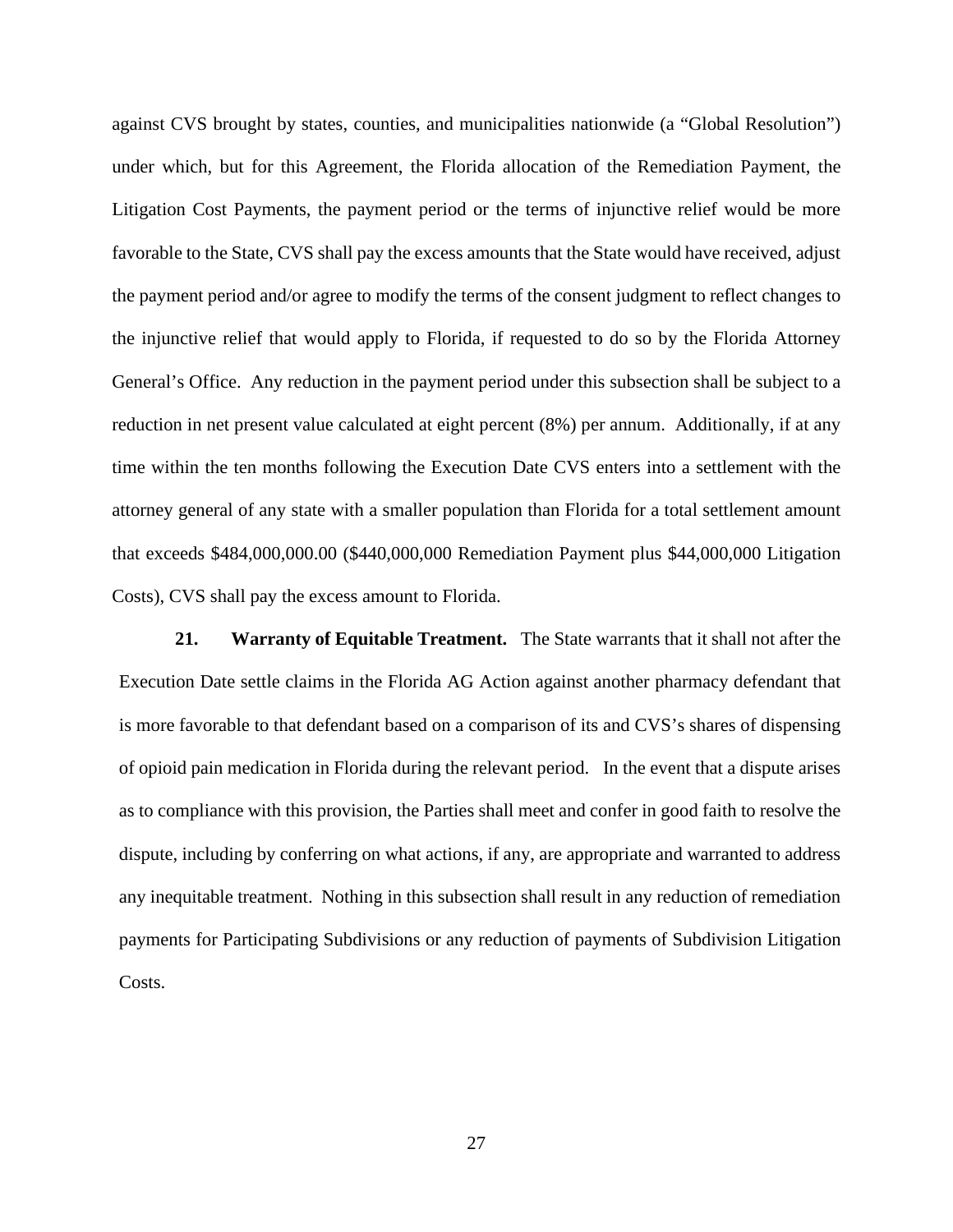IN WITNESS WHEREOF, the Parties hereto, through their fully authorized representatives, have executed this Agreement as of the dates set forth below.

## **CVS HEALTH CORPORATION**

Bv:

Name: Thomas S. Moffatt Vice President, Assistant Secretary, and Senior Legal Counsel

 $3/29/2022$ Date:

**CVS PHARMACY, INC.** 

By:

Name: Thomas S. Moffatt Vice President, Secretary, and Senior Legal Counsel

Date: 3/29/2025